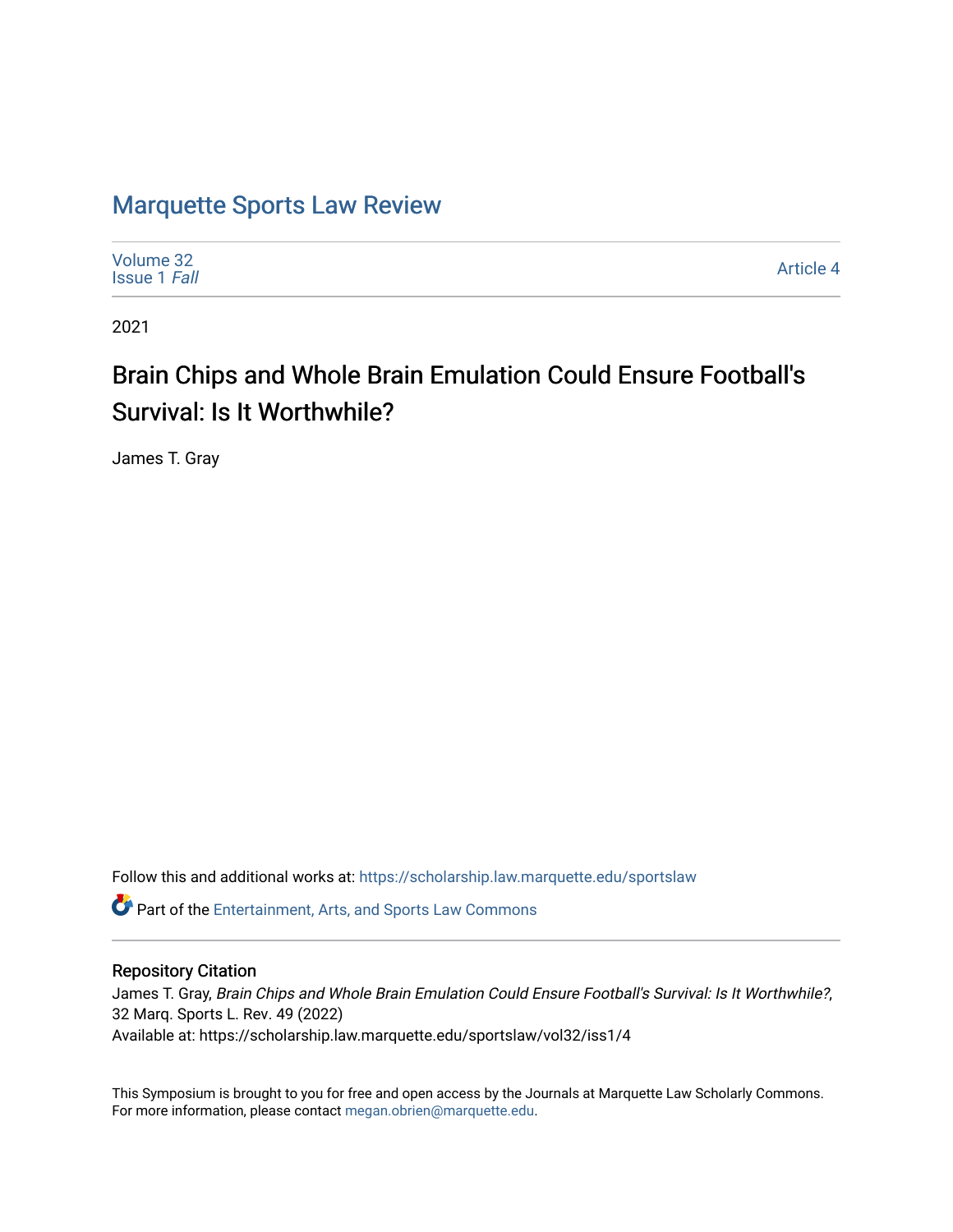# **BRAIN CHIPS AND WHOLE BRAIN EMULATION COULD ENSURE FOOTBALL'S SURVIVAL: IS IT WORTHWHILE?**

JAMES T. GRAY\*

INTRODUCTION: FOOTBALL IS CAUSING PEOPLE TO LOSE THEIR BRAINS

T*alent hits a target no one else can hit; Genius hits a target nobody else can see. Arthur Schopenhauer, German Philosopher, 1788-1860.* <sup>1</sup>

Football is treasured in the United States amongst many of its citizens. This challenging competition can result in notoriety, fortune, ridicule, as well as glory for administrators, coaches, and players. It is considered one of the rites of passage where a boy can learn how to become, and be recognized as, a man.

<sup>\*</sup>James T. Gray is a 1986 graduate of Temple University in Philadelphia, Pennsylvania and a 1990 graduate of Marquette University Law School in Milwaukee, Wisconsin. Since 2008 he has served as the Sport and Recreation Management Program Director at Marian University and is presently a professor. Gray is co-author of the two-volume textbook entitled "Sports Law Practice, second edition" and he is sole author of the Third Edition of the same text. This publication is considered one of the seminal sports law practitioner's books in the world. Similarly, he is the co-author of "The Stadium Game, first edition" which is a sports law practitioner's guide to facility lease negotiations and drafting considerations. Gray complements his academic interests with legal practice. He was a partner at the Milwaukee law firm, Pierski & Gray, LLP, where he has worked either as a consultant or has represented professional sports leagues, professional and amateur athletes, and youth sports programs in issues ranging from drug testing, sport based risk management, labor contracts and negotiations, as well as sport television and sport facilities agreements. Previously clients included the International Cricket Council, Olympic athletes, and the outside legal counsel for the South African Rugby Union. © 2021, James T. Gray, All Rights Reserved. Thank you to my parents, James and Jean Gray, for believing in me and for always supporting my endeavors. Further, I am grateful to second year Marquette University Law School student, Sarah L'Hommedieu, relative to her research efforts in connection with this manuscript.

<sup>1.</sup> OXFORD REFERENCE, OXFORD ESSENTIAL QUOTATIONS (Susan Ratcliffe ed., 6th ed. 2018) (ebook), https://www.oxfordreference.com/view/10.1093/acref/9780191866692.001.0001/q-oro-ed6- 00009189?rskey=33ftUp&result=1.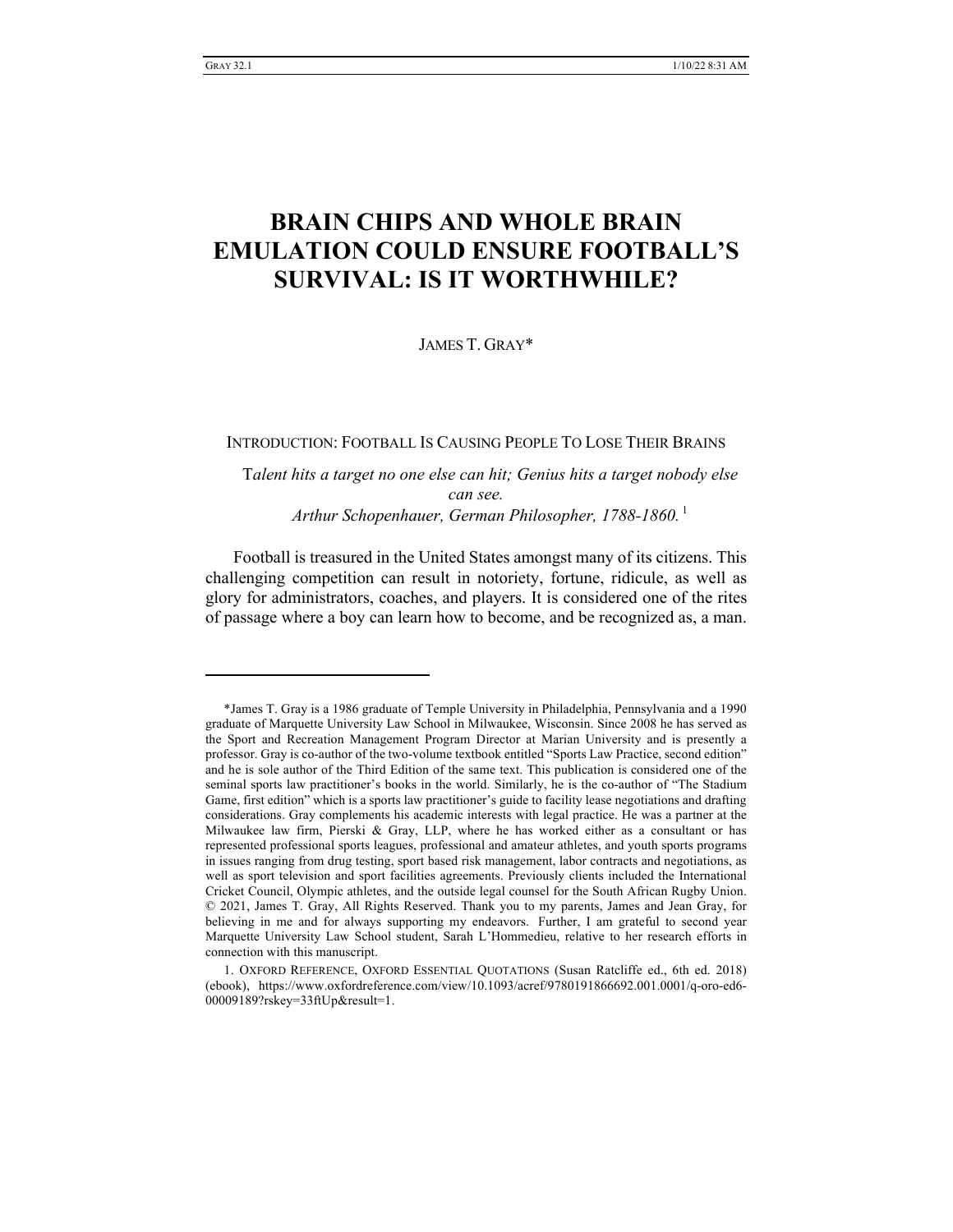Oftentimes, football is presented to the sporting public as the "Hero's Journey."2 In this regard, there is the "death" of the boy which results in the "resurrection" of the man.3 Football's prominence was firmly established during President Theodore Roosevelt's presidency with the reinforcement of "Muscular Christianity."4 To be physically effective and overcome adversity during football games was considered by many the essence of manhood.<sup>5</sup>

Further, football is an acceptable societal outlet for violent player conduct and aggressive spectator behavior.<sup>6</sup> Across the United States, during the season, violence and aggression are vented each Friday, Saturday, and Sunday in thousands of stadia, (i.e., Cathedrals) which cost billions of dollars to construct and maintain.<sup>7</sup> Football is one of the few opportunities within American society where ferocious player competition can be freely expressed before passionate fans who can witness an intense, collective, and competitive experience.

Football is distinctive because it is a rare communal practice for the American people to share. For example, when a national tragedy occurs, the American people mutually rally around one another. Similarly, football is an additional opportunity where a loyal, diverse, and penetrating nationwide audience is captivated by the annual Super Bowl, along with the yearly college national championship game. On the local level, the weekly "Friday Night Lights" is a cherished, and ubiquitous, national high school sport phenomenon.

Yet, football is now stymied due to the dangers related to repetitive brain trauma. Habitually, people think starkly of concussions in the context of the vivid, often sudden, demise of competitive playing careers.<sup>8</sup> At other times, brain injuries are a dramatic genesis of death while competing at the youth level to the professional one.<sup>9</sup> During the last twenty years, football culture has been condemned due to the substantial harm connected with player concussions, Chronic Traumatic Encephalopathy ("CTE"), various forms of dementia, and

<sup>2.</sup> *See generally* JOSEPH CAMPBELL WITH BILL MOYERS, THE POWER OF MYTH, Ch. 4 (Betty Sue Flowers ed., 1st ed. 1988).

<sup>3.</sup> *Id.*

<sup>4.</sup> *See generally* Clifford Putney, *Muscular Christianity*, THE ENCYCLOPEDIA OF PEDAGOGY AND INFORMAL EDUCATION (2003), www.infed.org/christianeducation/muscular\_christianity.htm.

<sup>5.</sup> *Id.* 

<sup>6.</sup> *See generally* RENÉ GIRARD, VIOLENCE AND THE SACRED (Patrick Gregory trans., 1977), for a historical overview of the role of violence within human society.

<sup>7.</sup> *See, e.g.,* Peter Geisendorfer-Lindgren, *Stadiums, Cathedrals: Marks of Their Eras,*  STARTRIBUNE (Sept. 2, 2016, 6:21 PM), https://www.startribune.com/stadiums-cathedrals-marks-oftheir-eras/392207411/.

<sup>8.</sup> *See* Ingfei Chen, *Exactly How Dangerous Is Football?*, NEW YORKER (Feb. 1, 2020), https://www.newyorker.com/culture/annals-of-inquiry/exactly-how-dangerous-is-football.

<sup>9.</sup> *Id.*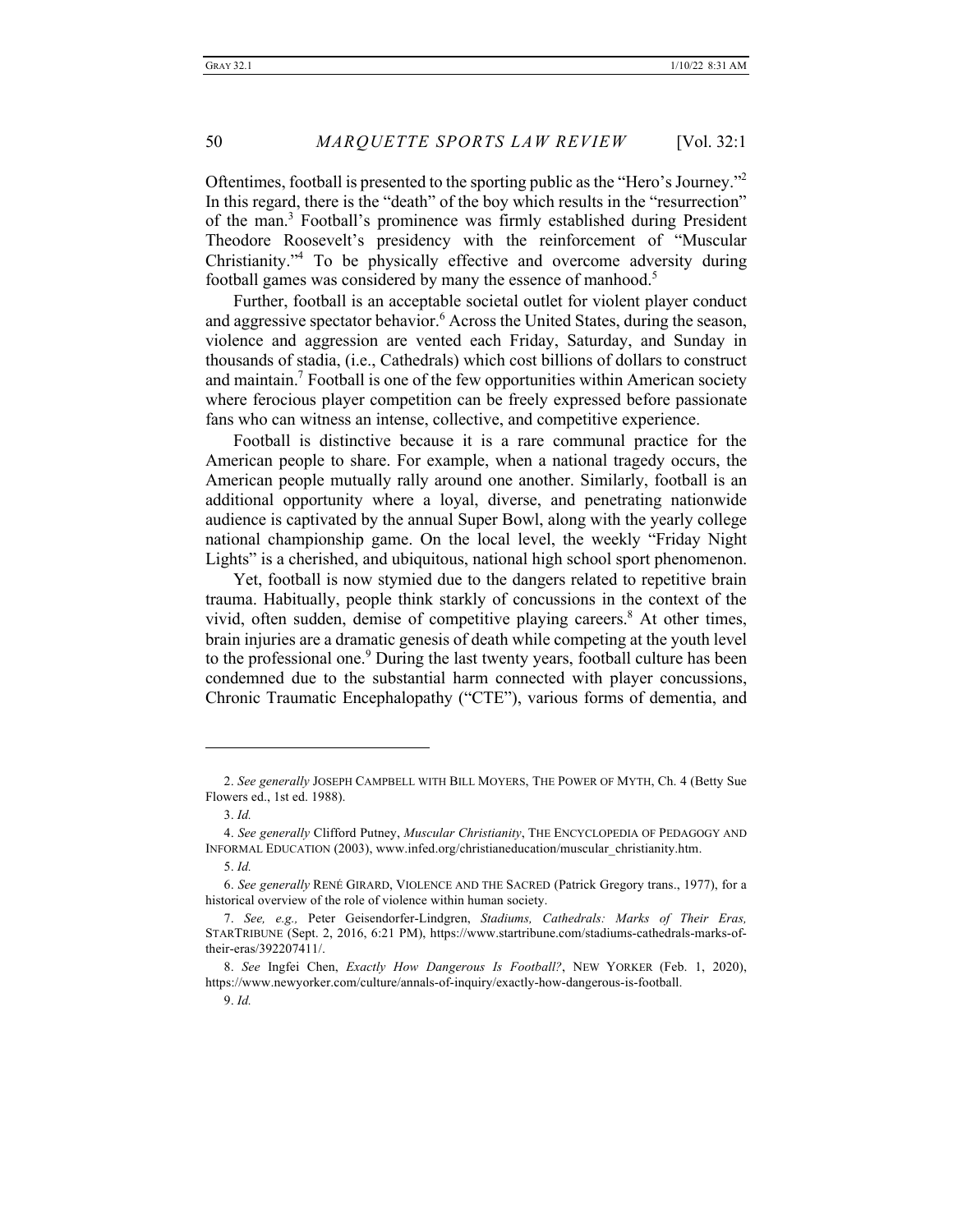brain related football player suicide.<sup>10</sup>

As a result, football is experiencing an existential crisis to preserve the current culture of its physical, often epic, competitions.<sup>11</sup> Further, it remains desperate to preserve revenue maximization, along with protecting the health and safety of all competitors.<sup>12</sup> For many Americans they are suddenly confronted with this profound question: Would you feel comfortable watching someone whom you love play football?

As football attempts to become less violent in order to protect the health and safety of player brains, has the game, now publicly perceived, devolved from the "Hero's Journey" to something where football's vigor has been forfeited, and is now flat, or worse, "dead?"

Currently, the collective American national responses to brain-based health and safety issues range from banning football, amending football hitting rules, to prohibiting youth from full contact participation until they become adolescents.<sup>13</sup> Additional recommendations have included improved coaching of competitors, limited physical player contact during practices, and cumulative head hit count maximum limits.<sup>14</sup> However, the shortcomings of these piecemeal responses will constrain football's violent civic appeal and start to erode its historical privilege amongst the American public.

Nonetheless, there is one response to football's traumatic brain injury dilemma that should be explored. To thrive, as compared to merely survive, football will be compelled, within the next 50 years, to replace biological athletes with synthetic ones. More specifically, in order to maintain football, in its present form, the use of either brain chips or Whole Brain Emulation (WBE) will ultimately be embraced by America's football culture.

#### I. ATHLETE BRAIN BASED TECHNOLOGY – AN OVERVIEW

Approaching technology will transform football with the initial use of athlete "brain chips" and concluding with player WBE. Conceptually, think of it as beyond the traditional anti-doping legal analysis. Performance enhancing drugs centers fully on the body. In contrast, brain technology will force people

12. *Id.*

<sup>10.</sup> *Id.* 

<sup>11.</sup> *See* Christopher R. Deubert et al., *Protecting and Promoting the Health of NFL Players: Legal and Ethical Analysis and Recommendations,* THE FOOTBALL PLAYERS HEALTH STUDY AT HARVARD UNIVERSITY, https://footballplayershealth.harvard.edu/wp-content/uploads/2016/11/01\_Full\_Report .pdf.

<sup>13.</sup> *Get a Heads Up on Concussion in Sports Polices,* CENTERS FOR DISEASE CONTROL AND PREVENTION*,* https://www.cdc.gov/headsup/pdfs/policy/HeadsUpOnConcussionInSportsPoliciesa.pdf (last visited Dec. 1, 2021).

<sup>14.</sup> *Id.*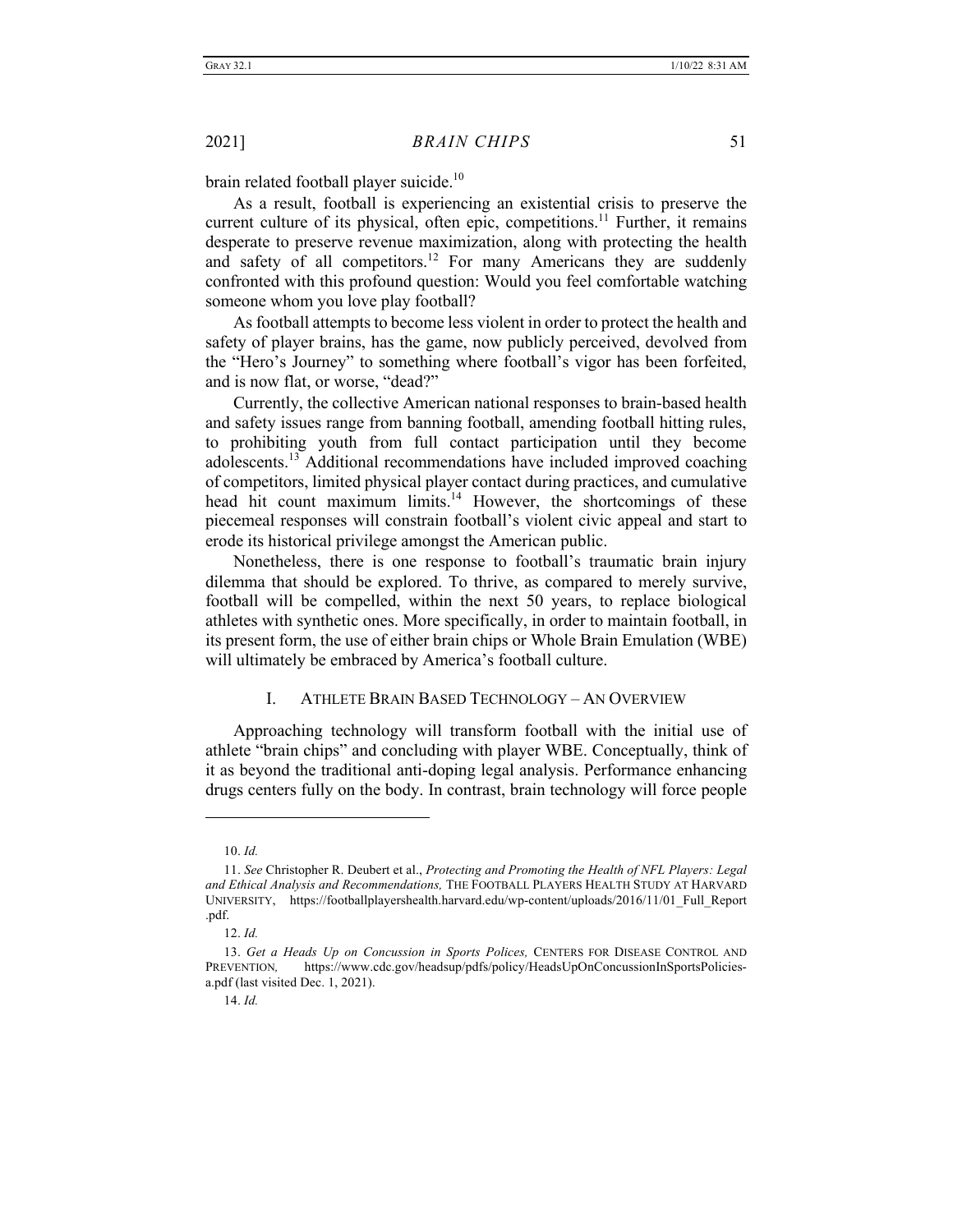to reevaluate the ancient issues of "Who am I?" and "What am I doing here?" In sum, brain technology directly impacts one's understanding of identity and that of consciousness. Ultimately, it is the brain that absolutely dictates the sense of being. Stakeholders will be compelled to apply the law in order to evaluate the status of these "new" athletes during their task of integrating brain-based technology innovation within the existing football culture.

As WBE and brain chip technology continues to improve, a sound skepticism abounds. For example, is any of this reasonably feasible? If so, how much time is required to safely achieve WBE and brain chips usefulness in connection with football's brain injury challenge? In evaluating these issues, several technology-based "laws" should be considered. The leading scientific principle concerning the development and implementation of computer based brain technology is known as "Moore's Law."<sup>15</sup> This law, "applies only to one aspect of digitization: computer processing."<sup>16</sup> Since 1959, the number of transistors on an integrated circuit has doubled annually and this pattern is predicted to persist until at least  $2025$ .<sup>17</sup> In addition, there are several scientific laws which provide insight connected to computer based brain technology advancements including:

> (1) Metcalfe's Law. This is: based on the insight that as a network grows in size, the number of potential connections increases faster than the number of nodes. Stated more generally, if the number of nodes equals n, the number of potential connections equals (n2 - n)/2, which means that the number of potential connections increases quadratically with the number of nodes. In short, doubling the number of nodes will more than quadruple the number of potential connections.18

> (2) Kryder's Law. This "claims that magnetic disk storage

18. *Id.* at 92. A "node" is:

*Node Definition*, TECHTERMS.COM (2006), https://techterms.com/definition/node.

<sup>15.</sup> Christopher S. Yoo, *Essay and Article: Moore's Law, Metcalfe's Law and The Theory of Interoperability*, 14 COLO. TECH L.J. 87, 90-91 (2015).

<sup>16.</sup> *Id.* at 94.

<sup>17.</sup> *Id.* at 90.

<sup>[</sup>a]ny system or device connected to a network. For example, if a network connects a file server, five computers, and two printers, there are eight nodes on the network. Each device on the network has a network address, such as a MAC address [Media Access Control Address], which uniquely identifies each device. This helps keep track of where data is being transferred to and from on the network.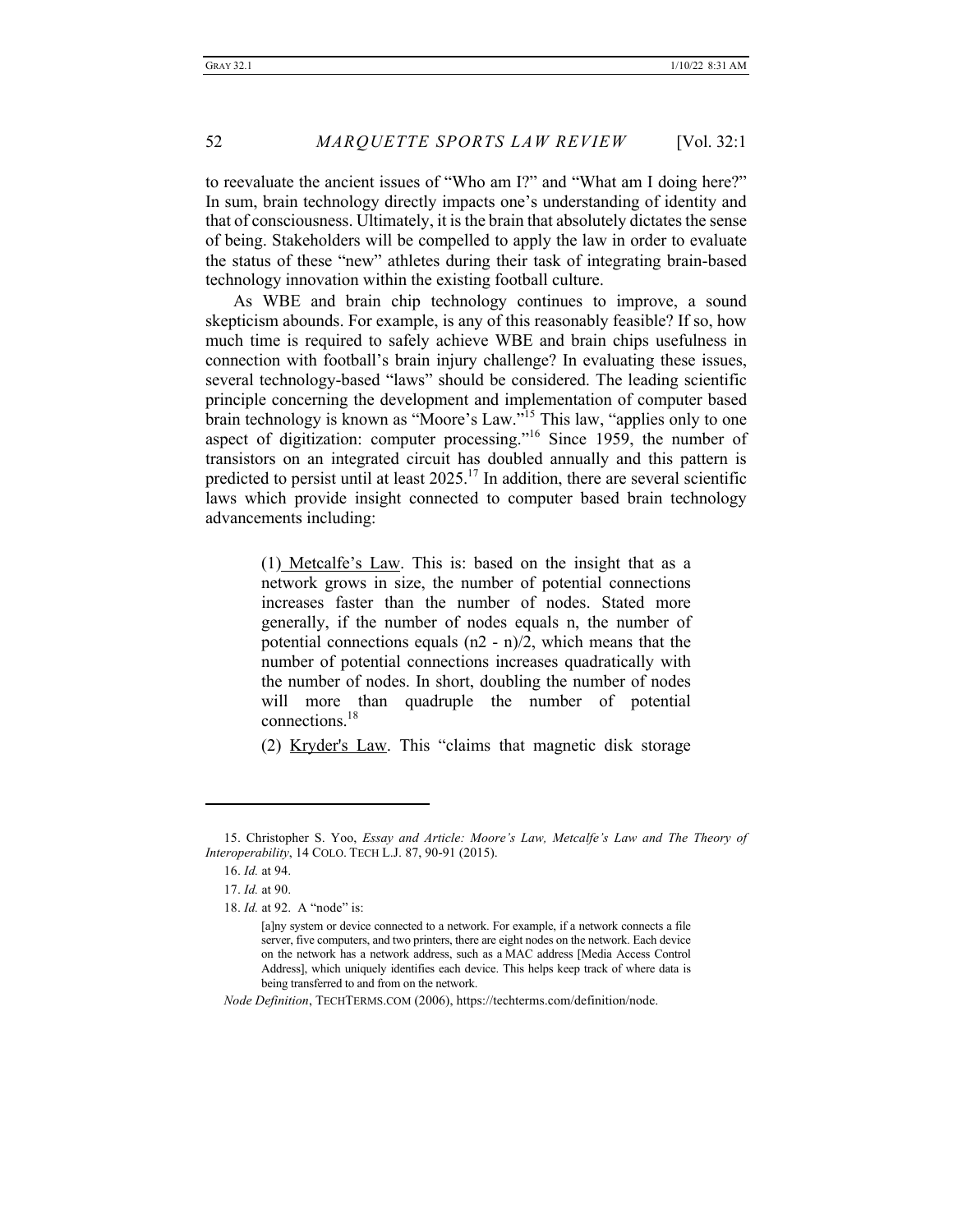density doubles every eighteen months."<sup>19</sup>

(3) Nielsen's Law. This "predicts that network bandwidth doubles every twenty-one months."<sup>20</sup> During 2021, an example of network bandwidth improvements included an external wireless transmitter that was now, "capable of transmitting brain signals at single-neuron resolution and in full broadband fidelity without physically tethering the user to a decoding system."<sup>21</sup> With respect to this embryonic technology, "the traditional cables are replaced by a small transmitter about 2 inches in its largest dimension and weighing a little over 1.5 ounces. The unit sits on top of a user's head and connects to an electrode array within the brain's motor cortex using the same port used by wired systems."<sup>22</sup>

(4) Butter's Law. This "posits that the cost of transmitting data over optical fiber drops in half every nine months.<sup>323</sup> However, these technical laws all have limits. For example:

[t]he achievement of the cost reductions associated with Moore's Law have traditionally relied on a specific technological strategy: chip designers have been able to fit more transistors on a chip by making them smaller. . . But the laws of physics impose a natural limit on how long innovators can rely on this strategy. Smaller chips tend to generate more heat, which in turn causes the interconnects to degrade. $24$ 

#### *A. WBE – From Biological Athletes to Synthetic Ones*

From a biological perspective:

there is an inextricable link between substrate and (human)

24. *Id.* at 96.

<sup>19.</sup> Yoo, supra note 15, at 94.

<sup>20.</sup> *Id.* at 94-95.

<sup>21.</sup> *Researchers Demonstrate First Human Use of High-Bandwidth Wireless Brain-Computer Interface*, BROWN UNIVERSITY (Mar. 31, 2021), https://www.brown.edu/news/2021-03-31/braingatewireless.

<sup>22.</sup> *Id.; see* John D. Simeral et al., *Home Use of a Percutaneous Wireless Intracortical Brain-Computer Interface by Individuals with Tetraplegia*, 68 IEEE TRANSACTIONS ON BIOMEDICAL ENGINEERING 2313, 2313-2323 (2021).

<sup>23.</sup> Yoo, *supra* note 15, at 95.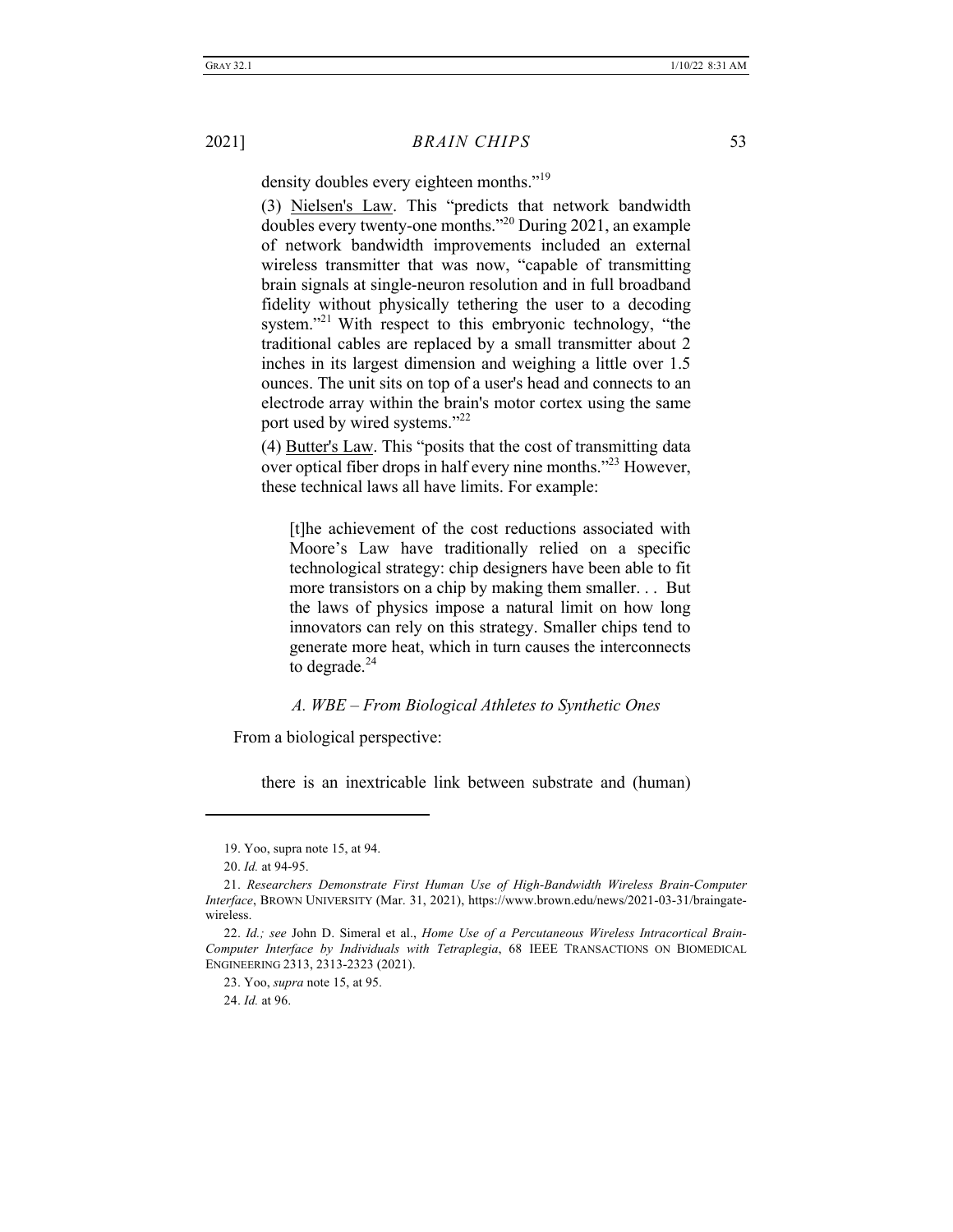body: the body is host to the brain, offering metabolic support and structural protection. When the brain is uploaded, the functions of the body become superfluous to brain function: an emulation no longer requires oxygen and nutrients for sustenance. Thus, the literal "incarnation" has changed from a biological substrate to the substrate of a computer and can now be considered a synthetic entity. $25$ 

At its infancy, WBE is a supercomputer based upon the reverse engineering of the mind.<sup>26</sup> For example, in 2015, Intel and Advanced Micro Devices, Inc. worked with target processors that by approximately 2020 would enjoy twentyfive times the energy efficiency of current ones.<sup>27</sup> In fact, during 2020 it was announced that this energy efficiency goal was surpassed with "31.7 times improvement leading to gaming and ultrathin laptops with unmatched performance, graphics and long battery life."28 In this regard, they foresaw that an "exaflop" machine available in 2020 would use no more than twenty megawatts of energy.<sup>29</sup> However, by 2021 the twenty megawatts power goal was not ultimately achieved.<sup>30</sup> However, researchers had approached "more than 1.5 peak exaflops of performance inside a 29 MW power envelope."<sup>31</sup> In

<sup>25.</sup> Charl Linssen & Pieter Lemmens, *Embodiment in Whole-Brain Emulation and its Implications for Death Anxiety*, 26 J. OF EVOLUTION AND TECH. 1, 4 (2016); *see* Peter Jones, *ERCIM News No. 125 Special Theme: "Brain-inspired Computing*,*"* HODGES' MODEL: WELCOME TO THE QUAD BLOG (Apr. 2, 2021), https://hodges-model.blogspot.com/2021/04/brain-inspired-computing.html, for a broad general overview regarding brain technology advancements.

<sup>26.</sup> Randal A. Koene, Sci. Dir. of the 2045 Initiative, Founder and CEO of Carboncopies.org and NeuraLink Co., Whole Brain Emulation: Reverse Engineering a Mind, Address at the Global Future 2045 International Congress (Oct. 15, 2013), http://gf2045.com/read/268/.

<sup>27.</sup> Gary Feierbach & Randal A. Koene, *Whole Brain Emulation – State of the Art*, RSCH. GATE (2016), https://www.researchgate.net/publication/290820977\_Whole\_Brain\_Emulation\_-\_--\_State\_of the Art.

<sup>28.</sup> *AMD Exceeds Six-Year Goal to Deliver Unprecedented 25 Times Improvement in Mobile Processor Energy Efficiency*, AMD (June 25, 2020), https://www.amd.com/en/press-releases/2020-06- 25-amd-exceeds-six-year-goal-to-deliver-unprecedented-25-times-improvement.

<sup>29.</sup> *Id.* Exaflops are an order of magnitude of ten:

The performance capabilities of supercomputers . . . are expressed using a standard rate for indicating the number of floating-point arithmetic calculations systems can perform on a per-second basis. The rate, floating-point operations per second, is abbreviated as FLOPS. The "S" in the acronym "FLOPS" stands for "second" and is used in combination with "P" (for "per") to indicate a rate, such as "miles per hour" (MPH) or gigabits per second (Gbps).

*See Understanding Measures of Supercomputing Performance and Storage System Capacity*, INDIANA UNIVERSITY, https://kb.iu.edu/d/apeq (last visited June 25, 2018).

<sup>30.</sup> *See generally* AMD, *supra* note 28.

<sup>31.</sup> Tiffany Trader, *Frontier to Meet 20MW Exascale Power Target Set by DARPA in 2008*,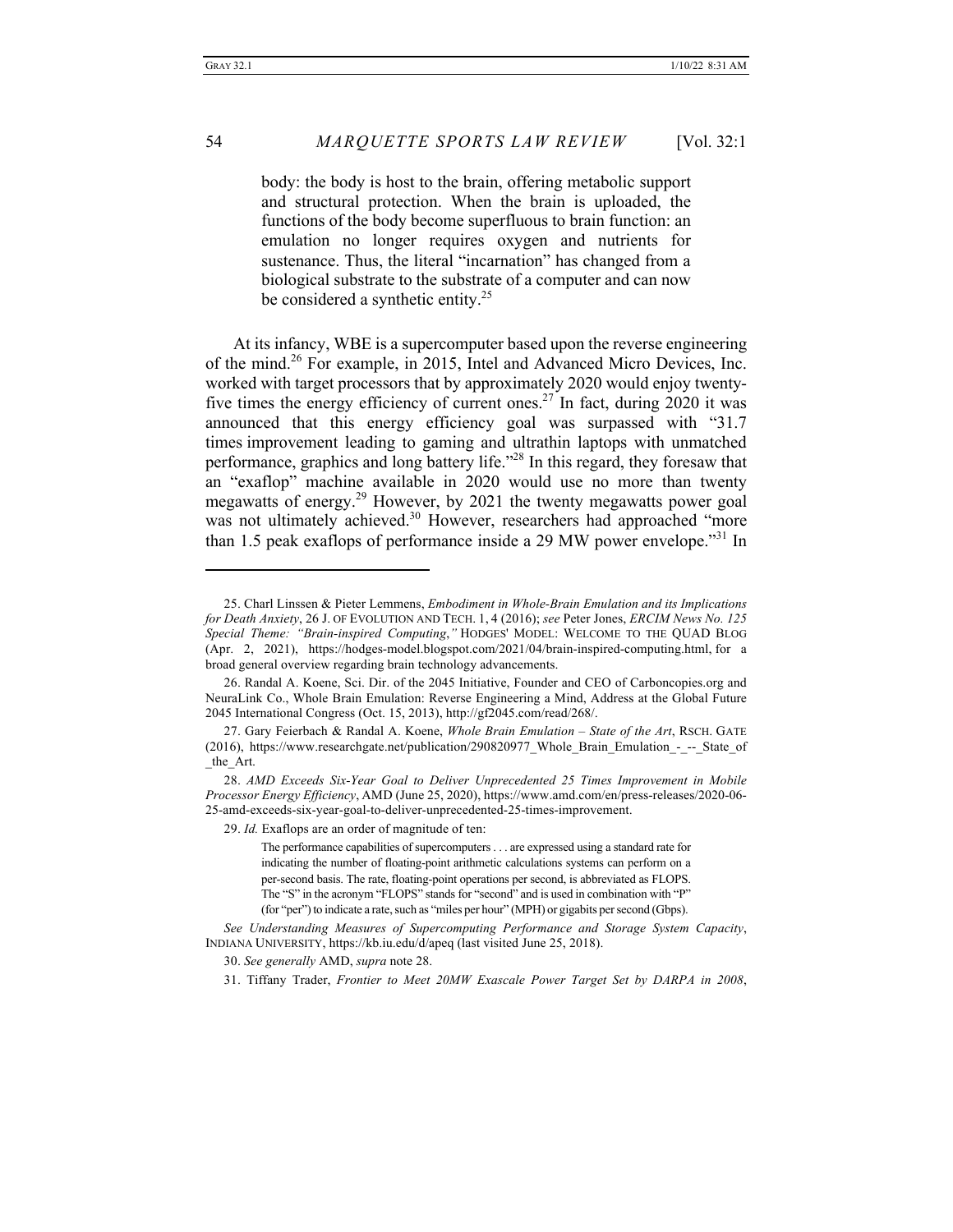comparison, the human brain uses from twenty-five to forty megawatts of power.32 An associated challenge for WBE research is the initial creation of exascale systems to effectively address data locality.<sup>33</sup> "Shuffling data at high speed and low latency between processors on chips, between chips and between circuit boards will become more important than just the raw processing power."34

During 2017, the National Institutes of Health via its Brain Research through Advancing Innovative Neurotechnologies (BRAIN) initiative provided \$260 million in funding to include, "maps of whole brains in action, the ability to identify thousands of brain cells at a time, and innovative brain scanners."<sup>35</sup> Amazingly, International Business Machines, supported by Defense Advanced Research Projects Agency (DARPA) funding, boldly predicted to produce a "brain in the box" by 2020 which included 10 billion neurons within a size of two liters powered by one kilowatt.<sup>36</sup> While the brain in the box has not yet come to fruition, "researchers at the University of Chicago and the U.S. Department of Energy's (DOE) Argonne National Laboratory have imaged a whole mouse brain across five orders of magnitude of resolution," which should "better connect existing imaging approaches and uncover new details about the

32. *Id.* 

34. Trader, *supra* note 31.

HPCWIRE (July 14, 2021), https://www.hpcwire.com/2021/07/14/frontier-to-meet-20mw-exascalepower-target-set-by-darpa-in-2008/ (statement of Al Geist, Chief Technology Officer at the Oakridge Leadership Computing Facility, with respect to the 20 megawatt objective) ("'You might wonder, where did that [20 MW number] come from?' Geist posed. 'Actually, it came from a totally nontechnical evaluation of what was possible. What was possible said: it's gonna take 150 MW. What we said is: we need it to be 20 [MW]. And why we said that is that [we asked] the DOE, "How much are they willing to pay for power over the life of a system?" and the number that came back from the head of Office of Science at the time was that they weren't willing to pay over \$100 million over the five years, so it's simple math [based on an average cost of \$1 million per megawatt per year]. The 20 megawatts had nothing to do with what might be possible, it was just that stake that we drove in the ground.'").

<sup>33.</sup> *Id.*; *see Life at Exascale*, EXASCALE COMPUTING PROJECT, https://www.exascaleproject.org/ what-is-exascale/ (last visited June 26, 2018) ("The fastest supercomputers in the world today solve problems at the petascale- that is a quadrillion (1015) calculations each second. While these petascale systems are quite powerful, the next milestone in computing achievement is the exascale . . . at a quintillion (1018) calculations each second . . . .").

<sup>35.</sup> *NIH BRAIN Initiative Builds on Early Advances*, NAT'L INST. OF HEALTH (Oct. 23, 2017), https://www.nih.gov/news-events/news-releases/nih-brain-initiative-builds-early-advances.

<sup>36.</sup> University of California, Berkeley, Helen Wills Neuroscience Institute, *IBM Says They Will Be Able to Produce a Brain in a Box By 2020*, YOUTUBE (Sept. 12, 2017), https://www.youtube.com/ watch?v=yjuE1rFZOHo; *see Megawatt,* MERRIAM-WEBSTER DICTIONARY, https://www.merriamwebster.com/dictionary/megawatt (last visited June 26, 2018) (A megawatt is one million watts); *Kilowatt,* MERRIAM-WEBSTER DICTIONARY, https://www.merriam-webster.com/dictionary/kilowatt (last visited June 26, 2018) (A kilowatt is one thousand watts).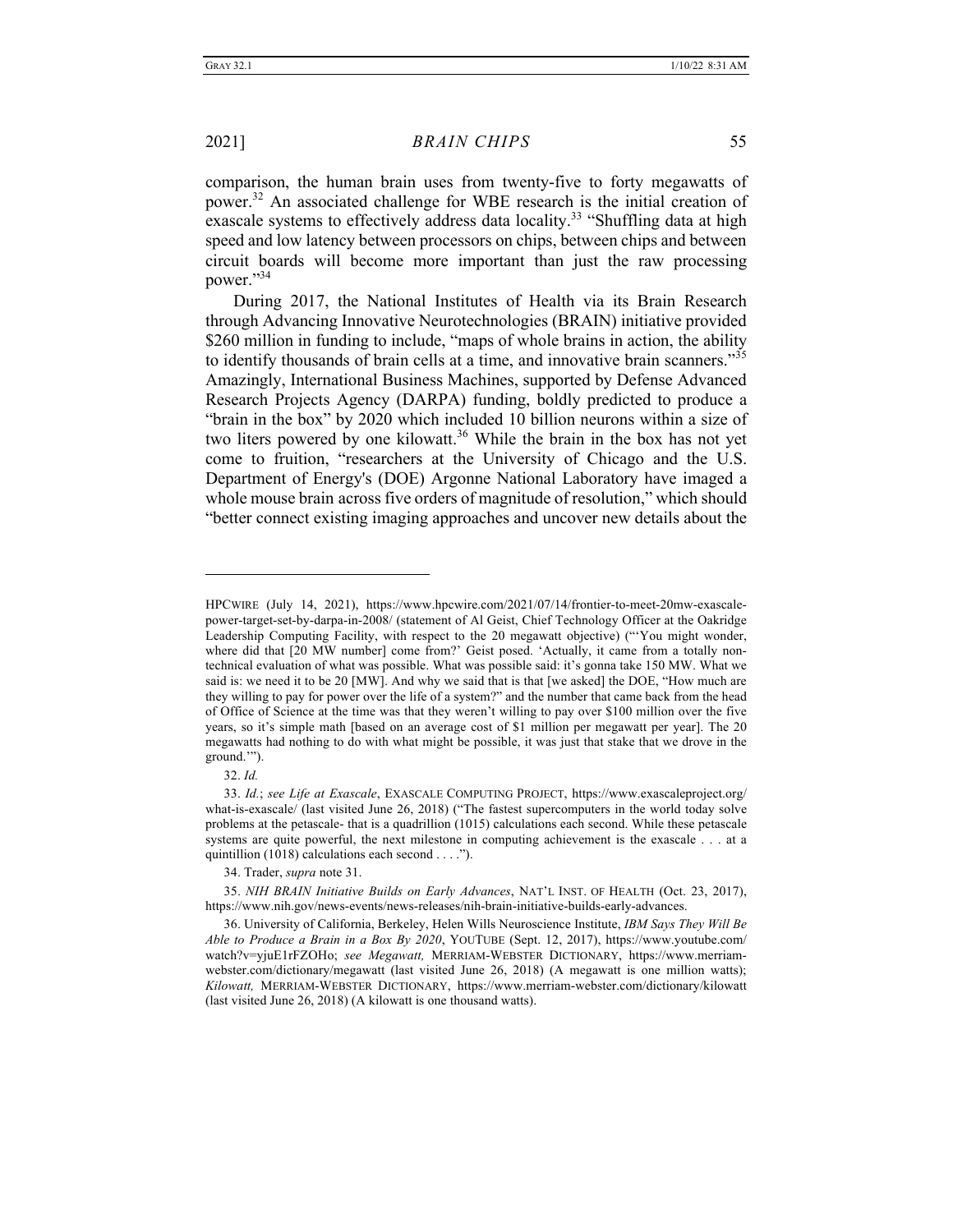structure of the brain."<sup>37</sup>

As it pertains to human benefits associated with this technology:

parallel whole brain emulation could restore neural function following injury and disease by providing an auxiliary pathway linking areas that were disconnected by the disease process. This homologous brain (whether emulated as digital software, neuromorphic firmware, or bioengineered neural constructs) would function continuously in parallel with the patient's brain and would compensate for disconnections within the patient's brain through connections within itself.<sup>38</sup>

Once achieved, WBE "would transform from only being an 'auxiliary brain' medical device for a patient and would become a potentially autonomous agent when evaluated in isolation, independent of the patient."39

Presently, according to the Brain Injury Research Institute:

brain injuries cause more deaths than any other sports injury. In football, brain injuries account for 65% to 95% of all fatalities. Football injuries associated with the brain occur at the rate of one in every 5.5 games. In any given season, 10% of all college players and 20% of all high school players sustain brain injuries.<sup>40</sup>

Given these dire football brain injury circumstances, WBE could help restore health by mapping a player's brain before injury was suffered. Further, WBE could function in parallel with the player's biological brain and become a synthetic back-up when traumatic injury is sustained, and permanent harm is endured.

In this regard a synthetic brain could either help repair the damaged area of the biological brain, or replace it in whole, or, in part. However, when a player undergoes WBE the synthetic brain, because it is technology based, does not

<sup>37.</sup> Alison Caldwell, *Researchers Image an Entire Mouse Brain for the First Time*, ARGONNE NAT'L LAB'Y (July 8, 2021), https://www.anl.gov/article/researchers-image-an-entire-mouse-brainfor-the-first-time.

<sup>38.</sup> Mijail D. Serruya, *Connecting the Brain to Itself Through an Emulation,* FRONTIERS IN NEUROSCIENCE (June 30, 2017), https://www.ncbi.nlm.nih.gov/pmc/articles/PMC5492113/.

<sup>39.</sup> *Id.* 

<sup>40.</sup> *What is a Concussion?*, BRAIN INJ. RSCH. INST., http://www.protectthebrain.org/Brain-Injury-Research/What-is-a-Concussion-.aspx (last visited Aug. 1, 2018).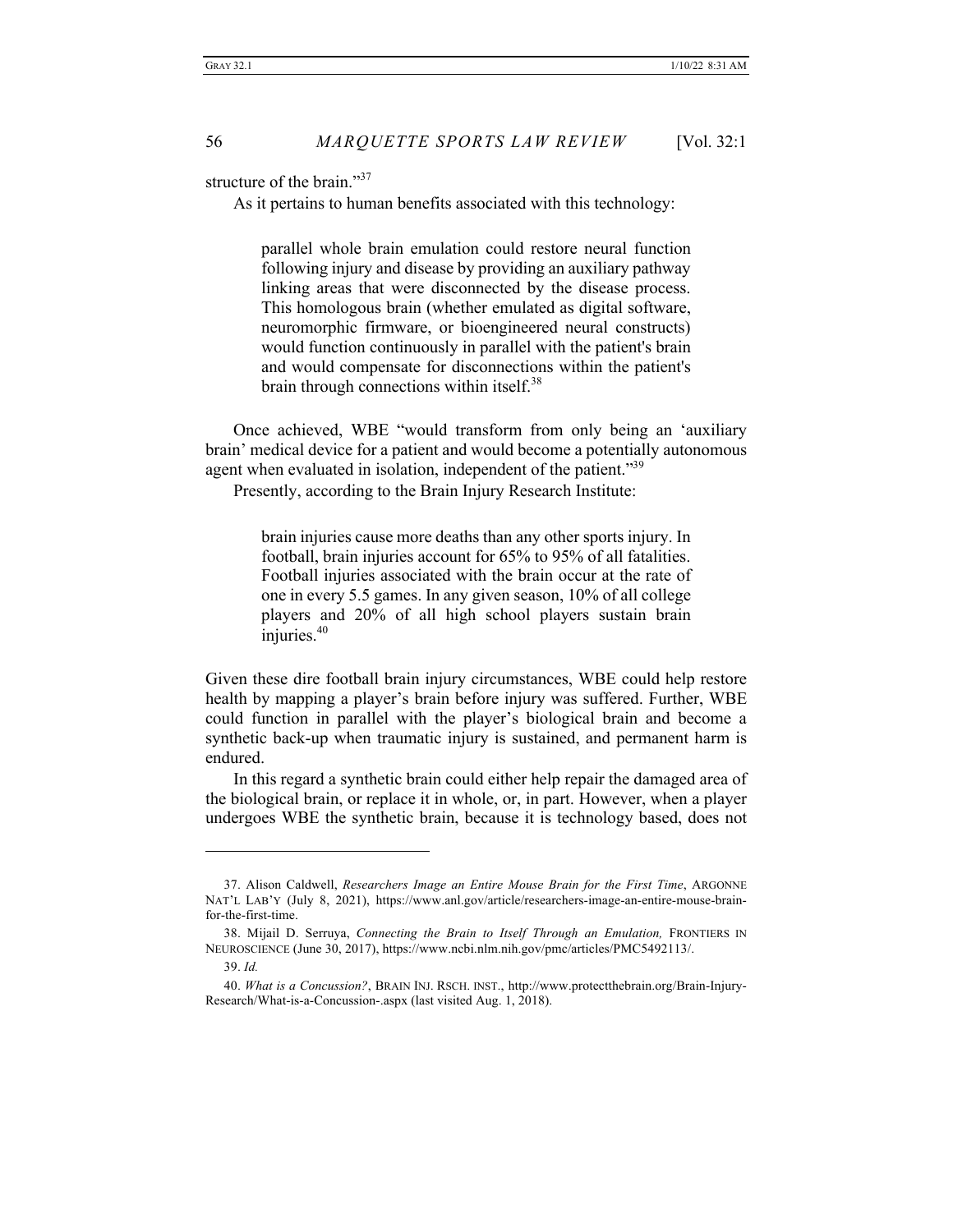require either oxygen or nutrients for survival. A change in brains from biological to synthetic means there is a new being with a synthetic brain within a biological body. When this occurs, how will American society, and its football culture, respond to this innovation? One thing is certain, WBE will create a significant social consternation along with a vigorous emotional public response. Moreover, it will demand additional study, reflection, and analysis from all involved.

#### *B. Brain Chips and Mind Stimulation – The Future Is Now*

Less dramatic than WBE with its brain injury benefits is the use of computer chip implants in the near future. In this regard, chips can help football players engage in effective risk management by either preventing or minimizing brain injuries from occurring in the first instance. For example, brain chips can reduce the significant time and money currently invested regarding player learning and skill development. While WBE can be used to react to football brain damage, brain chips can be applied to help prevent these injuries from initially occurring.

Currently, football players, now using their biological brains, are required to learn their challenging, and voluminous, playbooks within a reasonable amount of time. They must understand competition strategies and in-game adjustments in connection with their opponent's strengths and shortcomings. Further, football is overwhelmingly rule bound relative to league governance issues, athlete eligibility standards, along with regulation promulgation, interpretation, compliance, and enforcement. Using the National Collegiate Athletic Association, as an example, the Division I rulebook is 451 pages in length and creates policy ranging from player-agent relationships, antigambling guidelines, drug testing procedures, and athlete recruiting procedures. $41$ 

Given the foregoing, is it reasonable to expect any player to learn everything demanded of him within a season which lasts anywhere from four to six months? The complexity and colossal volume of football-based rules, regulations, procedures, playbooks, and legal interpretations of these materials overwhelms the biological mind's capacity for effective learning. In order to contend with this perpetual player learning and understanding challenge brain chip technology could be adopted when it becomes safely available. In sum, the more that football players learn, the less likely it is for them to suffer life-long brain injury. As Benjamin Franklin, one of America's Founding Fathers,

<sup>41.</sup> NCAA, 2021-22 NCAA DIV. I MANUAL (Aug. 1, 2021), https://web3.ncaa.org/lsdbi/reports /getReport/90008.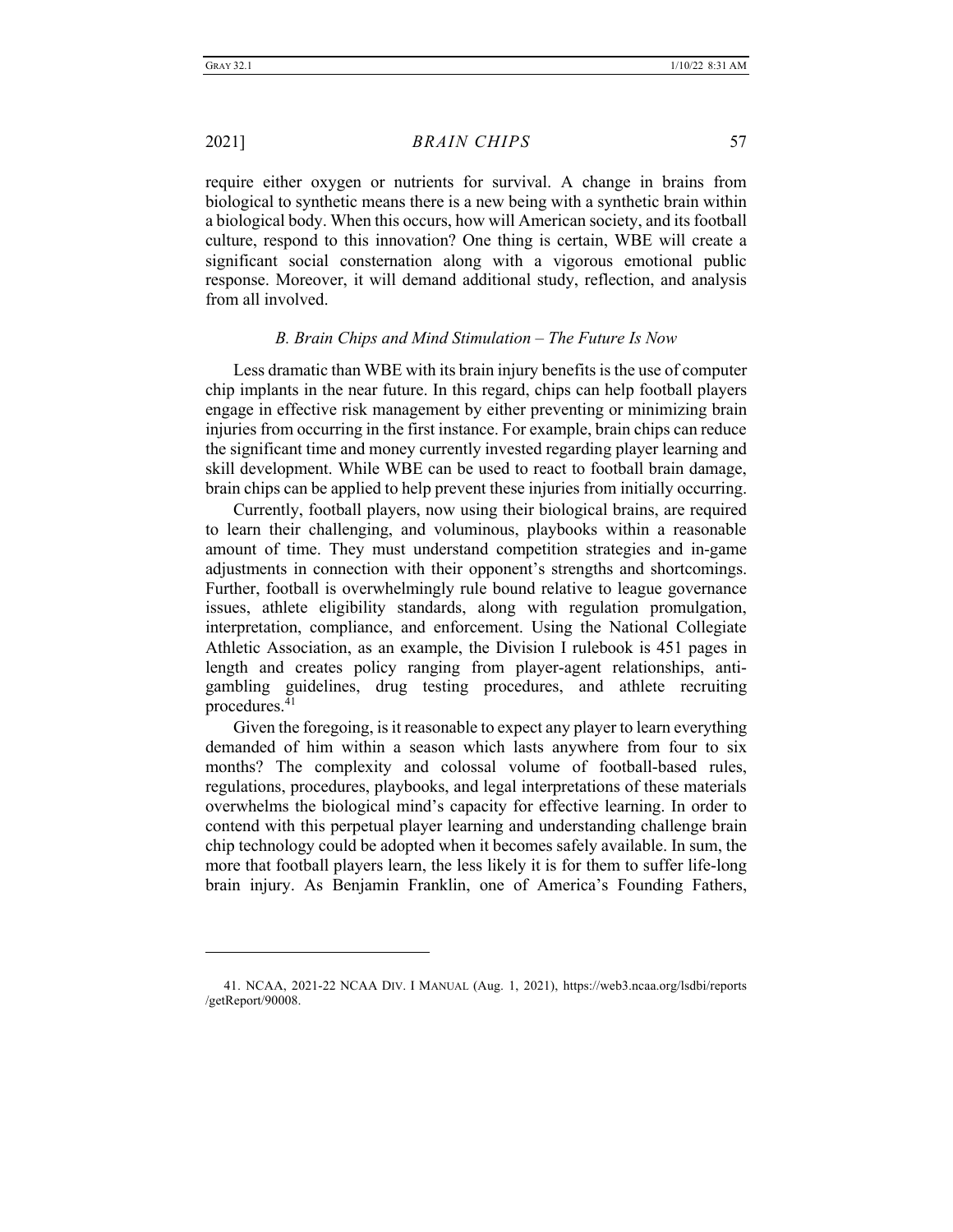opined, "an ounce of prevention is worth a pound of cure."42 However, the issue is when, and under which circumstances, will brain chip technology become available for human use?

In 2017, it was reported that for approximately the last twenty years, neuroscientists have been designing revolutionary technology designated as "BrainGate."43 The intention is to wirelessly connect the human mind to computers.44 BrainGate's efforts include scientists who are presently studying "brain computer interfaces" using electronic microchips embedded in the brain to accurately connect minds to computers.<sup>45</sup> Not surprisingly, "the ability to communicate with others via thought, for example, is exciting, but giving others the ability to read your mind is frightening. Controlling a light switch or driving a car with one's mind is exciting; the potential of others controlling your mind is frightening."46 During 2021, for instance, "[a] mind-reading machine has allowed a paralysed man to construct sentences on a computer screen by imagining that he is writing them with a pen." $47$ 

From 2016 to 2018, DARPA has actively researched brain-based technology in humans.<sup>48</sup> During 2017, for instance, DARPA invested \$65 million to ultimately install brain based computer implants to restore impaired senses "including sight, hearing, and speech."<sup>49</sup> As part of DARPA's Neural Engineering System Design Program, "embedded computers, which will be 'no larger than one cubic centimeter in size, roughly the volume of two nickels stacked back to back', to translate the electrochemical language used by neurons in the brain into 'the ones and zeros that constitute the language of information technology."50 Thus, brains could "communicate directly with machines and vice versa."<sup>51</sup> For instance, during 2019:

46. *Id.* 

51*. Id.* 

<sup>42.</sup> *Ounce of Prevention, Pound of Cure,* UNIVERSITY OF CAMBRIDGE (Oct. 9, 2012), https://www.cam.ac.uk/research/news/ounce-of-prevention-pound-of-cure.

<sup>43.</sup> Jeff Stibel, *Hacking the Brain: The Future Computer Chips in Your Head*, FORBES (July 10, 2017, 8:46 AM), https://www.forbes.com/sites/jeffstibel/2017/07/10/hacking-the-brain/#211f6aa22 009.

<sup>44.</sup> *Id.*

<sup>45.</sup> *Id.* 

<sup>47.</sup> Rhys Blakely, *Brain Interface Lets Paralysed Man Write as if by Hand,* TIMES (London) (May 12, 2021, 5:00 PM), https://www.thetimes.co.uk/article/brain-interface-lets-paralysed-man-write-as-ifby-hand-cslrt9dmk.

<sup>48.</sup> Aatif Sulleyman, *DARPA To Plug Computers Into Brains To Let Machines Talk Directly To People*, INDEPENDENT (July 11, 2017, 11:47 AM), https://www.independent.co.uk/life-style/gadgetsand-tech/news/darpa-co,mputer-plug-in-brains-lost-vision-hearing-speech-restore-us-military-r-n-dresearch-neural-a7835131.html.

<sup>49.</sup> *Id.* 

<sup>50</sup>*. Id.*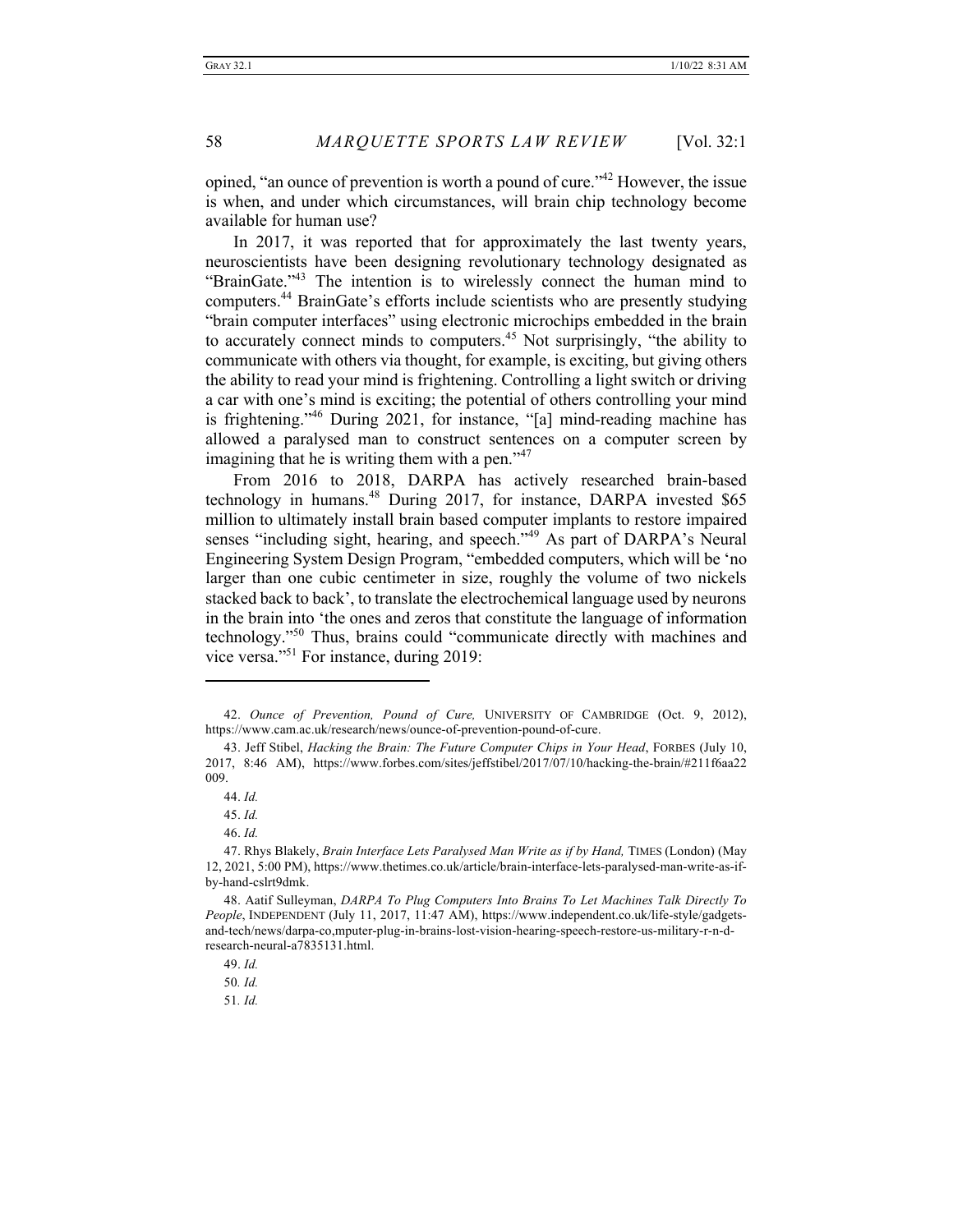the Magnetic, Optical and Acoustic Neural Access (MOANA) project is exploring a minimally invasive, nonsurgical approach to connect human brains with a machine via a special helmet. Users will undergo gene therapy that will make certain neurons absorb light when firing. This allows the helmet to detect active brain regions using red and infrared light that can pass into the skull. A second type of gene therapy will prime other neurons so that they can be fired remotely using magnets. In this way, the MOANA set up should be able to both read brain activity in one user and then write brain activity to another. Researchers hope to use the technology to transfer one person's vision into the mind of someone who is visually impaired. $52$ 

Similarly, in 2018, researchers from the University of Pennsylvania and Thomas Jefferson University in Philadelphia developed a brain implant that increased memory, by fifteen percent, which is approximately the amount Alzheimer's disease seizes from people over a two and half year period.<sup>53</sup> It is anticipated that this brain implant can benefit those suffering from either dementia or traumatic brain injuries.<sup>54</sup> "The device works like a pacemaker, sending electrical pulses to aid the brain when it is struggling to store new information, but remaining quiet when it senses that the brain is functioning well."<sup>55</sup>

In addition to the restoration of lost human functions, DARPA has embarked on maximizing individual learning in the shortest amount of time, at the least possible costs.<sup>56</sup> To achieve this goal, the "Targeted Neuroplasticity" Training" (TNT) program wishes to advance the pace and effectiveness of cognitive skills training "through the precise activation of peripheral nerves that can in turn promote and strengthen neuronal connections in the brain."57 According to TNT personnel, "you can think of peripheral nerve

<sup>52.</sup> Ian Randall, *US Military Funds Mind-Reading Helmet That May Let Soldiers Telepathically Control Robots or Drones and Could Even Give the Gift of Sight to the Blind,* DAILY MAIL, *https://www.dailymail.co.uk/sciencetech/article-7111199/US-Military-funds-mind-reading-helmet-letsoldiers-TELEPATHICALLY-control-robots-drones.html* (June 6, 2019, 8:22 AM).

<sup>53.</sup> Benedict Carey, *A Brain Implant Improved Memory, Scientists Report*, N.Y TIMES (Feb. 6, 2018), https://www.nytimes.com/2018/02/06/health/brain-implant-memory.html.

<sup>54.</sup> *Id.* 

<sup>55</sup>*. Id.*

<sup>56.</sup> *Boosting Synaptic Plasticity to Accelerate Learning*, DEF. ADVANCED RSCH. PROJECTS AGENCY (Mar. 16, 2016), https://www.darpa.mil/news-events/2016-03-16.

<sup>57.</sup> *Id.*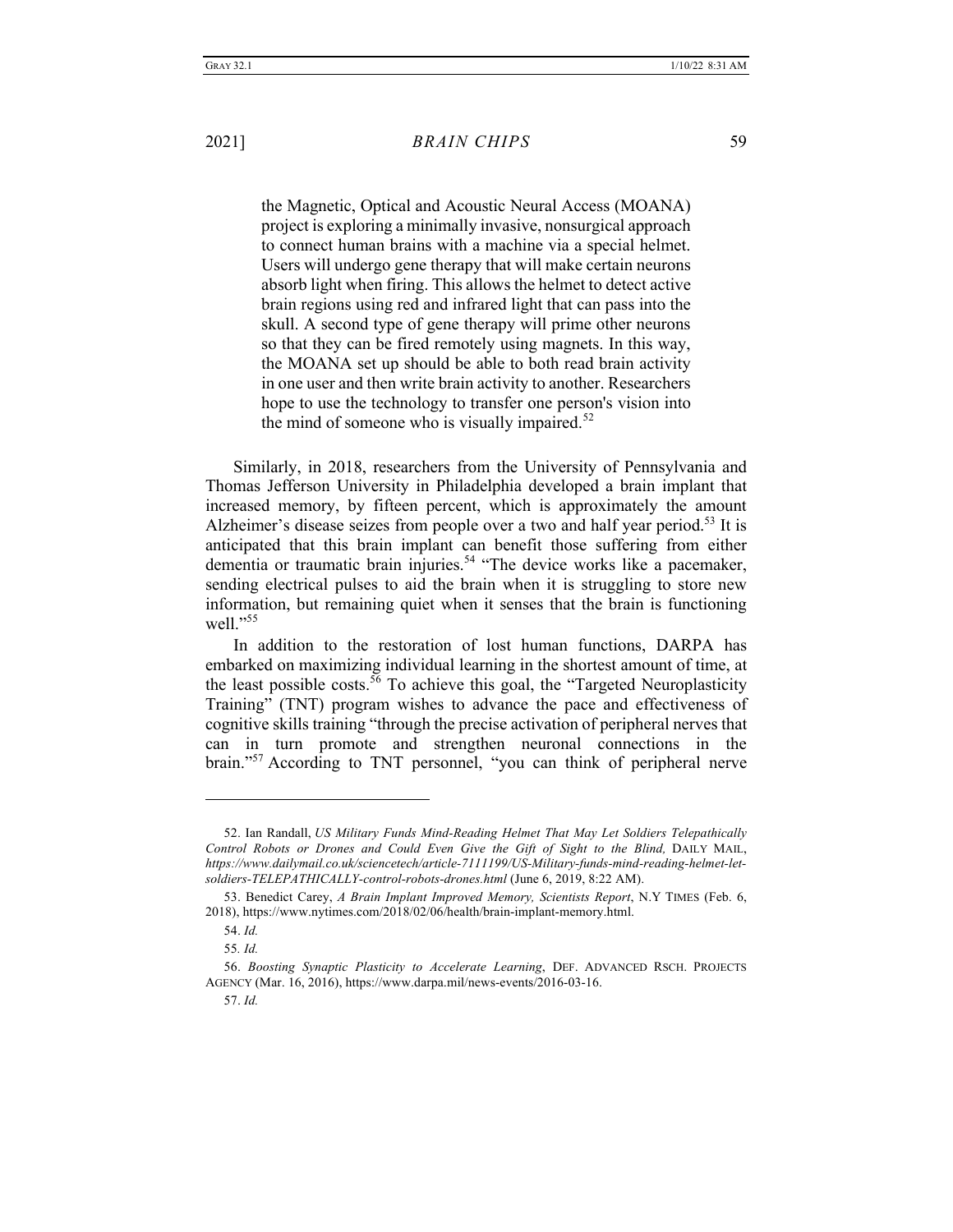stimulation as a way to reopen the so-called 'Critical Period' when the brain is more facile and adaptive. TNT technology will be designed to safely and precisely modulate peripheral nerves to control plasticity at optimal points in the learning process."<sup>58</sup> The goal is to reduce the duration and costs of Defense Department training and, simultaneously, improve employee learning outcomes.59 If this technology proves to be successful, "TNT could accelerate learning and reduce the time needed to train foreign language specialists, intelligence analysts, cryptographers, and others."<sup>60</sup>

In 2018, DARPA introduced its Next-Generation Nonsurgical Neurotechnology  $(N^3)$  program to allow able bodied people to directly communicate with a device such as a computer or the Internet.<sup>61</sup> The most significant challenge facing the  $N<sup>3</sup>$  four year effort is "overcoming the complex physics of scattering and weakening of signals as they pass through skin, skull, and brain tissue."62 In addition, during 2019 research commenced regarding "a minimally invasive neural interface system, called BrainSTORMS (Brain System to Transmit Or Receive Magnetoelectric Signals), involves the development of a novel nanotransducer that could be temporarily introduced into the body via injection and then directed to a specific area of the brain to help complete a task through communication with a helmet-based transceiver.<sup>63</sup> Upon completion, the nanotransducer will be magnetically guided out of the brain and into the bloodstream to be processed out of the body."<sup>64</sup>

As it pertains to competitive athletes, current brain related technology includes a "protein shake for the brain," known as "brain zapping" while using headphones, at a cost of \$699, Halo Sport operates in what it calls "neuropriming."<sup>65</sup> "The product when worn provides a series of mild electric pulses that creates a warm, tingling sensation on top of the head. Those

64. *Id.*

<sup>58.</sup> *Id.*

<sup>59.</sup> *Id.*

<sup>60.</sup> *Id.* 

<sup>61</sup>*. Nonsurgical Neural Interfaces Could Significantly Expand Use of Neurotechnology,* DEF. ADVANCED RSCH. PROJECTS AGENCY (Mar. 16, 2018), https://www.darpa.mil/news-events/2018-03- 16.

<sup>62.</sup> *Id.* Additional issues associated with this technology include "cross talk and low signal-to-noise ratio."

<sup>63.</sup> *Battelle-Led Team Wins DARPA Award to Develop Injectable, Bi-Directional Brain Computer Interface*, BATTELLE (May 20, 2019), https://www.battelle.org/newsroom/press-releases/pressreleases-detail/battelle-led-team-wins-darpa-award-to-develop-injectable-bi-directional-braincomputer-interface.

<sup>65.</sup> Eric Fisher, *Halo's Headphones Produce 'A Protein Shake for the Brain'*, SPORTS BUS. J. (Jan. 9, 2017), https://www.sportsbusinessdaily.com/Journal/Issues/2017/01/09/Leagues-and-Governing-Bodies/Company-Watch.aspx.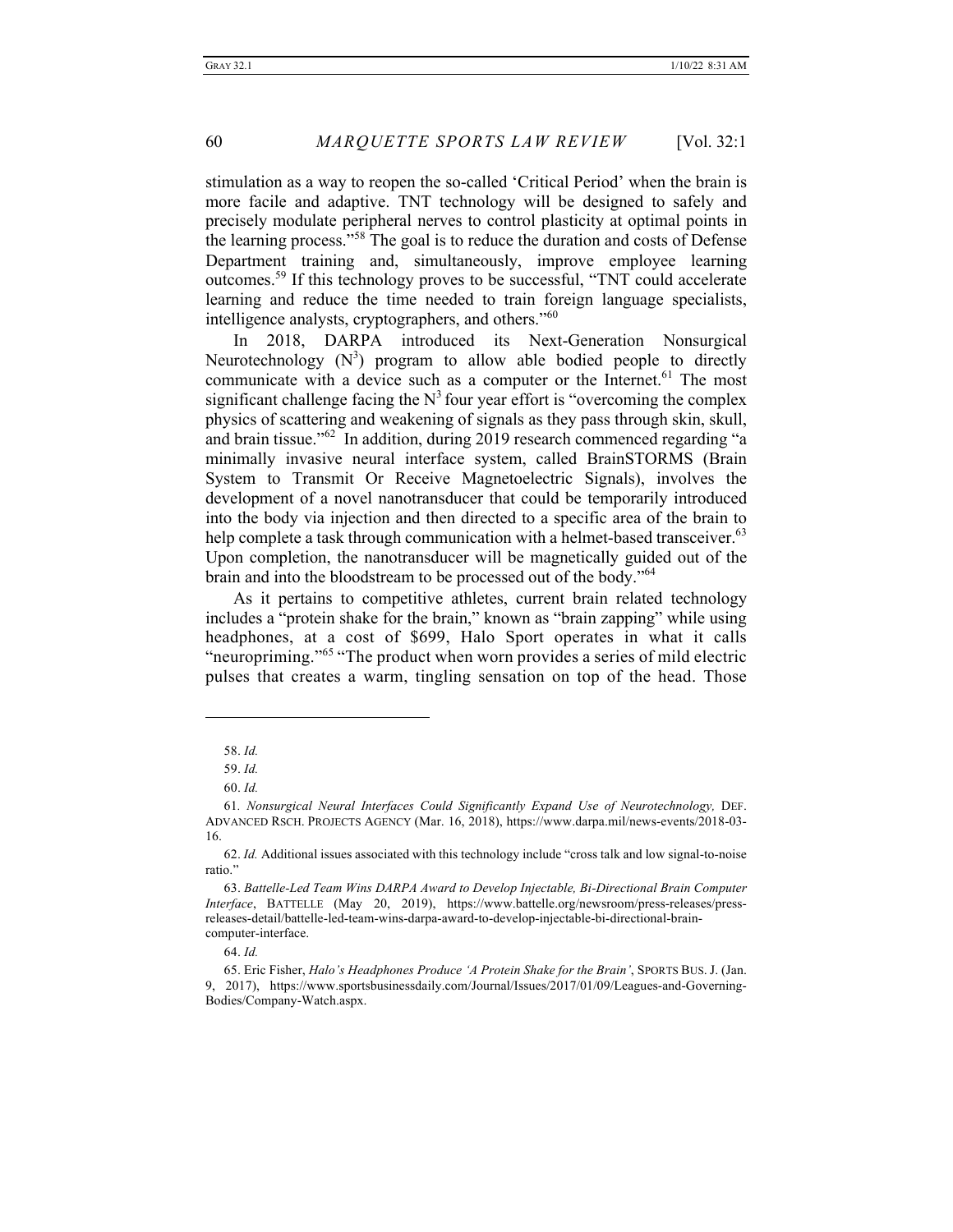pulses seek to develop deeper signals and stronger ties between the user's brain and muscles, allowing for greater training and ultimately greater athletic performance."<sup>66</sup> As of 2017, athletes who had used this technology included members of the Golden State Warriors, the United States Ski and Snowboarding Association, National Football League players, and Major League Baseball teams.<sup>67</sup> However, this technology has not been scientifically proven because it lacks a large scale, peer reviewed medical journal study.<sup>68</sup> With the apparent willingness of athletes to embrace brain zapping it is reasonable to expect that football players, given their competitive impulses, will welcome brain chips in order to prolong their careers.

Given the foregoing, this article will evaluate brain chip technology and WBE computer aided advancements from a public policy perspective. Specifically, social construction of prospective government legal regulation connected with football player brain chip and WBE developments will be explored. In addition, this article will examine animal rights case law as a portent for legal regulation regarding future use of football player brain chips and WBE. Moreover, this review will address WBE and brain chip technology in the context of football's current non-discrimination rules as applied to its players. Lastly, patent, and copyright, laws will be applied to football players who may eventually elect to use brain-based technology. However, tort liability concepts such as medical malpractice, informed consent, product liability, negligence, recklessness, and strict liability have been intentionally omitted from this article. Presently, there is voluminous amounts of sport-based law review articles examining these legal theories. It is anticipated that when brain chip technology and WBE emerges traditional tort concepts will be applied as previously evaluated within the law review literature.

#### II. PUBLIC POLICY AND SOCIAL CONSTRUCTION OF THE LAW

When evaluating the advancement of football players from a biological being to a synthetic competitor the law is imperative. Specifically, where to legally "draw the lines" will be influenced by public policy concerns and social construction assertions. As an indicator, during 2017, for example, the European Parliament stated that there should be a balance between legal regulation of artificial intelligence without inhibiting biological and computer-based innovation.69 In this respect, Parliament pointed out that:

<sup>66.</sup> *Id.*

<sup>67.</sup> *Id.* 

<sup>68.</sup> *Id.* 

<sup>69.</sup> *European Parliament resolution of 16 February 2017 with recommendations to the Commission on Civil Law Rules on Robotics*, EUR. PARL. DOC. (T8-0051/2017).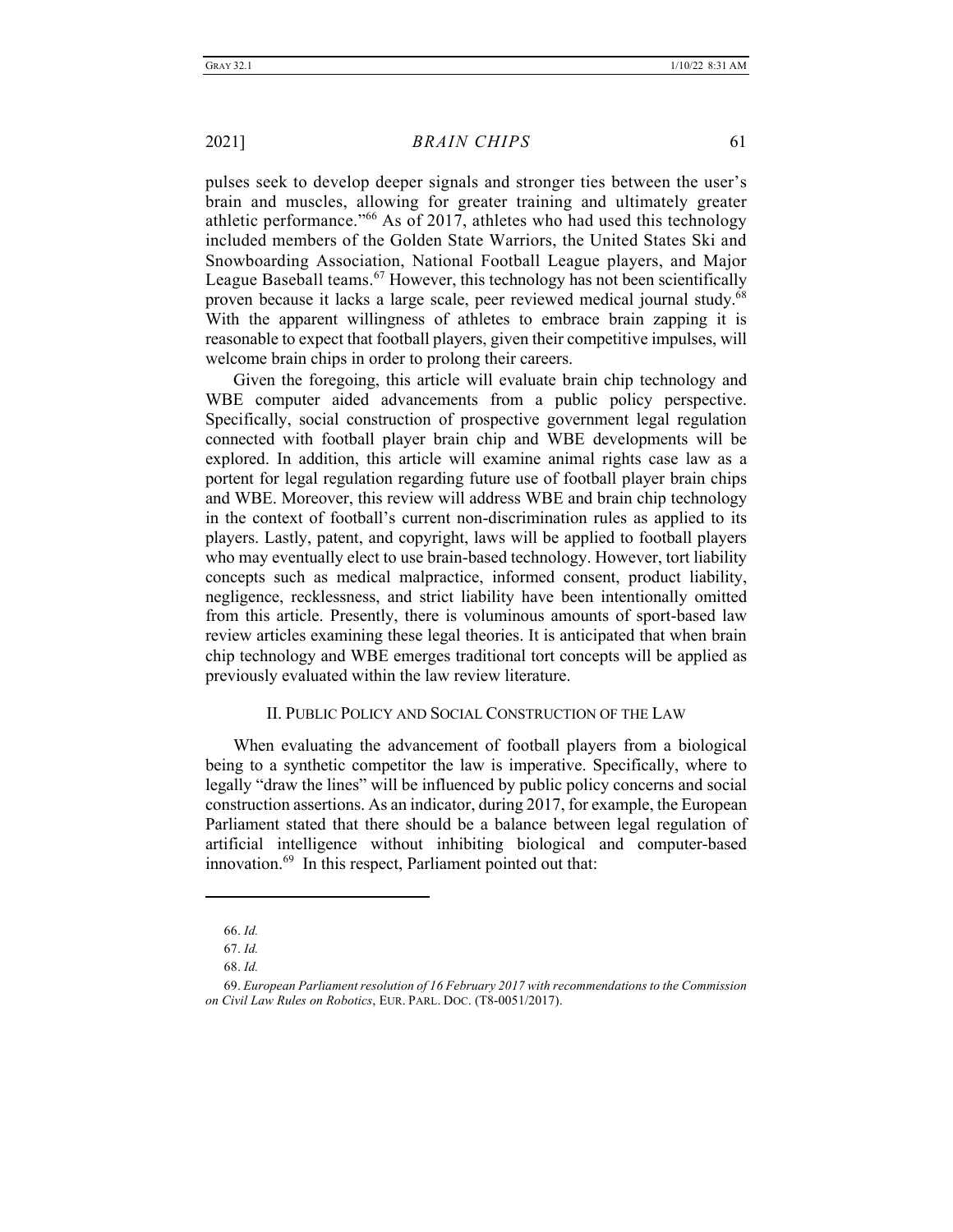humankind stands on the threshold of an era when ever more sophisticated robots, bots, androids and other manifestations of artificial intelligence ("AI") seem to be poised to unleash a new industrial revolution, which is likely to leave no stratum of society untouched, it is vitally important for the legislature to consider its legal and ethical implications and effects, without stifling innovation.<sup>70</sup>

Further, during 2021, the European Commission proposed a new, transformative legal framework to govern the use of artificial intelligence (AI) in the European Union. The proposal adopts a risk-based approach whereby the uses of artificial intelligence are categorized and restricted according to whether they pose an unacceptable, high, or low risk to human safety and fundamental rights. The policy is widely considered to be one of the first of its kind in the world which would, if passed, have profound and far-reaching consequences for organizations that develop or use technologies incorporating artificial intelligence. $71$ 

When applying the Parliament's artificial intelligence declarations to football players who opt to use either brain chips or WBE, how should the law balance individual rights with these technological advances? For instance, should individual player's legal rights dwindle when there is either an "altered biological life" while using brain chips or an "absence of life in the biological sense" when one has decided to adopt  $WBE?$ <sup>72</sup> Further, the United States Congress, and its state counterparts, will be compelled to evaluate if synthetic football players should be legally authorized to compete. Legislatures will be influenced by their constituents on how they use social construction regarding the use of football player brain chips and WBE. Societal evaluations could include the following:

> (1) Public fears of tampering with biological humans in order to "play God;"

<sup>70.</sup> *Id.*; *see* Laman Yusifova, Ethical and Legal Aspects of Using Brain Computer Interface in Medicine: Protection of Patient's Neuro Privacy (2020) (Ph.D. dissertation, Alma Mater Studiorum, University of Bologna), for additional insight regarding brain chips and European privacy law.

<sup>71.</sup> Oliver Yaros et al., *The European Union Proposes New Legal Framework for Artificial Intelligence*, MAYER BROWN (May 5, 2021), https://www.mayerbrown.com/en/perspectivesevents/publications/2021/05/the-european-union-proposes-new-legal-framework-for-artificialintelligence.

<sup>72.</sup> *Id.*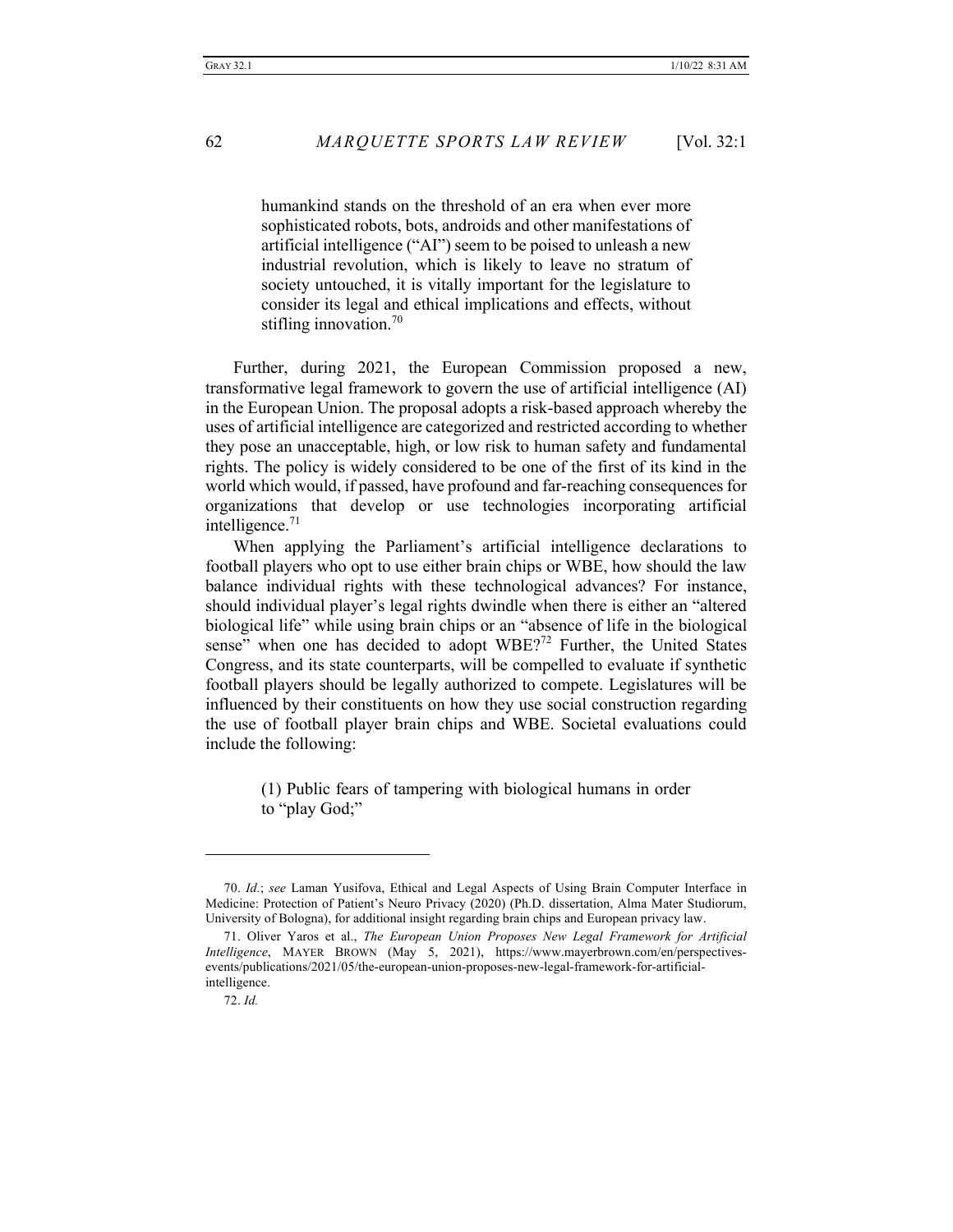(2) A national presumption that biological humans are the only creation which should be endorsed by society; and

(3) Technology's intrusion that alters biological human life as it is currently understood by people is artificial, unnatural, and ergo, wrongfully interferes with what is regarded as the natural course of human development.73

As it pertains to present human use of artificial implants, there are at least three million people who have availed themselves of this type of technology.<sup>74</sup> For example, "research on the cochlear implant and retinal vision have furthered the development of interfaces between neural tissues and silicon substrate micro probes."<sup>75</sup> In 2018, eight Florida siblings, who were born deaf were successfully fitted with "bilateral cochlear implants, allowing them to hear for the first time and develop communication skills."76

> Cochlear implants are used in patients who suffer from severe hearing loss due to a genetic defect . . . or whose inner ear has been damaged and hearing aids are ineffective. The implants come in two parts, a surgically implanted internal device and an external speech processor worn near the ear.<sup>77</sup>

<sup>73.</sup> Cary Funk, Brian Kennedy, & Elizabeth Podrebarac Sciupac, *U.S. Public Opinion on the Future Use of Gene Editing*, PEW RSCH. CTR. (July 26, 2016), https://www.pewresearch.org/science/ 2016/07/26/u-s-public-opinion-on-the-future-use-of-gene-editing/. A 2016 Pew Public Opinion Poll regarding the use of brain implants had, in general, indicated that those who had possessed strong religious convictions were either wary or opposed. Further, Americans were more comfortable with brain implants usage to address a disability as compared to able bodied use.

<sup>74.</sup> Ellen M. McGee & G.Q. Maguire, Jr., *Ethical Assessment of Implantable Brain Chips*, TWENTIETH WORLD CONGRESS OF PHILOSOPHY (Aug. 1998), https://www.bu.edu/wcp/Papers/ Bioe/BioeMcGe.htm.

<sup>75.</sup> *Id.* 

<sup>76.</sup> Nancy Dahlberg, *They Were Born Deaf. Now, These Six Siblings Can Hear, Talk, and Sing Joyously*, MIAMI HERALD https://www.miamiherald.com/living/health-fitness/article214293894.html (July 27, 2018, 10:45 AM).

<sup>77.</sup> *Id.*; *see Cochlear Implants Market is Expected to Reach US\$ 4,124.1 Mn with a CAGR of 11.9% from 2019-2027 by Cochlear Ltd., MED-EL, Sonova, Nurotron Biotechnology Co. Ltd., Medtronic, Demant A/S*, ICROWDNEWSWIRE (June 22, 2021, 4:00 AM), https://icrowdnewswire.com/2021/06/22/ cochlear-implants-market-is-expected-to-reach-us-4-124-1-mn-with-a-cagr-of-11-9-from-2019-2027 by-cochlear-ltd-med-el-sonova-nurotron-biotechnology-co-ltd-medtronic-demant-a-s/. Moreover, the global cochlear implants market is anticipated to increase to approximately US\$ 4.1 million in 2027. In 2018 it was US\$ 1.5 million. Given this economic opportunity, India, Malaysia and Thailand all had financially invested in world class cochlear implants and surgery facilities regarding the emerging industry of "medical tourism." Could brain chip and WBE medical tourism emerge as part of the medical tourism industry as well?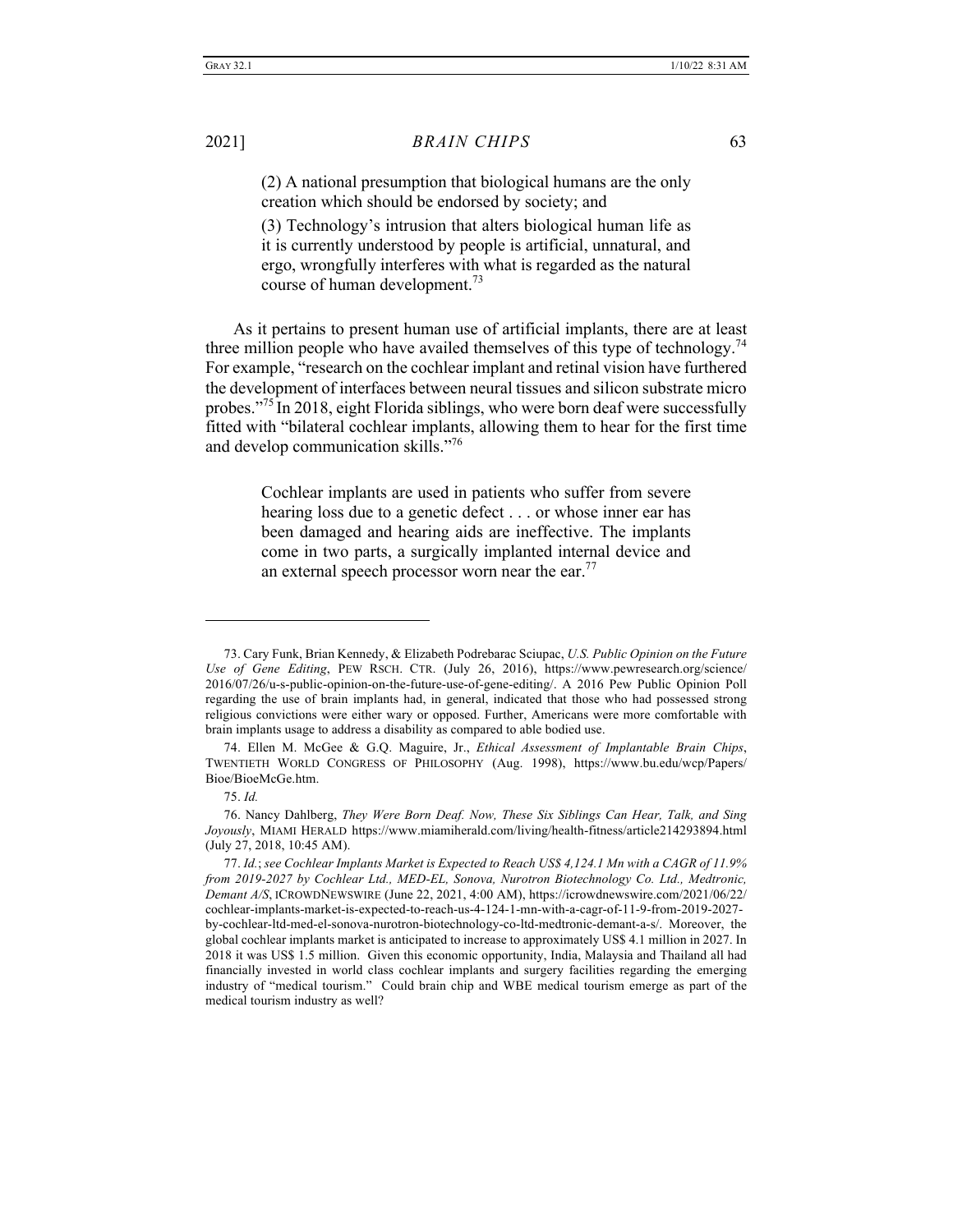The Florida hearing implant recovery example illustrates that at least on an incremental basis people welcome technology assistance to improve one's quality of life. However, this technological assistance did not transform these children from biological beings to synthetic ones. Instead, a hearing disability was cured, and an individual's quality of life was enhanced. How should public policy respond when youth athletes, with their parents' consent and support, use brain chips in connection within an intensely competitive sport such as football?<sup>78</sup> Football is a complex game and mastery of the playbook results in a distinct competitive advantage. Simultaneously, some youth athlete parents are notoriously driven to provide the very best opportunities for their child competitors, no matter the consequences. With this in mind, should the law, as a matter of public policy, permit the installation of brain chips for football playing children?79

Moreover, the law when it creates public policy constructs social reality.<sup>80</sup> "Actions have meaning, even if their meaning differs across individuals. Even if there is no single meaning, there is a range or distribution of meanings, and the question we ask here is how that range gets made, and, more importantly, changed."81 Further, "[c]onstruction is about change. Social meaning construction is about social meaning change."<sup>82</sup>

"Law was the word in the American founding, concerned as it was with 'a government of laws and not of men.'"83 United States Supreme Court Justice Oliver Wendell Holmes observed that: "the felt necessities of the time, the prevalent moral and political theories, intuitions of public policy, avowed or unconscious, even the prejudices which judges share with their fellow-men, have had a good deal more to do than the syllogism in determining the rules by which men should be governed."<sup>84</sup>

When weighing the costs and benefits of either brain chips or WBE in the context of public policy formation and social construction application where to "draw the legal line" is daunting. For instance, who should be legally permitted to engage in WBE? Should all football competitors be entitled to retain WBE career centered immortality, if available? Who should pay for either brain chip

<sup>78.</sup> *See* Ellen M. McGee & G.Q. Maguire, Jr., *Ethical Assessment of Implantable Brain Chips*, TWENTIETH WORLD CONGRESS OF PHILOSOPHY (Aug. 1998), https://www.bu.edu/wcp/Papers/ Bioe/BioeMcGe.htm.

<sup>79.</sup> *Id.*

<sup>80.</sup> Lawrence Lessig, *The Regulation of Social Meaning*, 62 U. CHI. L. REV. 943, 948 (1995).

<sup>81.</sup> *Id.* at 955.

<sup>82.</sup> *Id.* at 961.

<sup>83.</sup> Theodore J. Lowi, *Law vs. Public Policy: A Critical Exploration*, 12 CORNELL J.L. & PUB. POL'Y, 493, 494 (2003) (emphasis omitted).

<sup>84.</sup> *Id.* at 495 (quoting OLIVER WENDELL HOLMES, JR., THE COMMON LAW (1881)).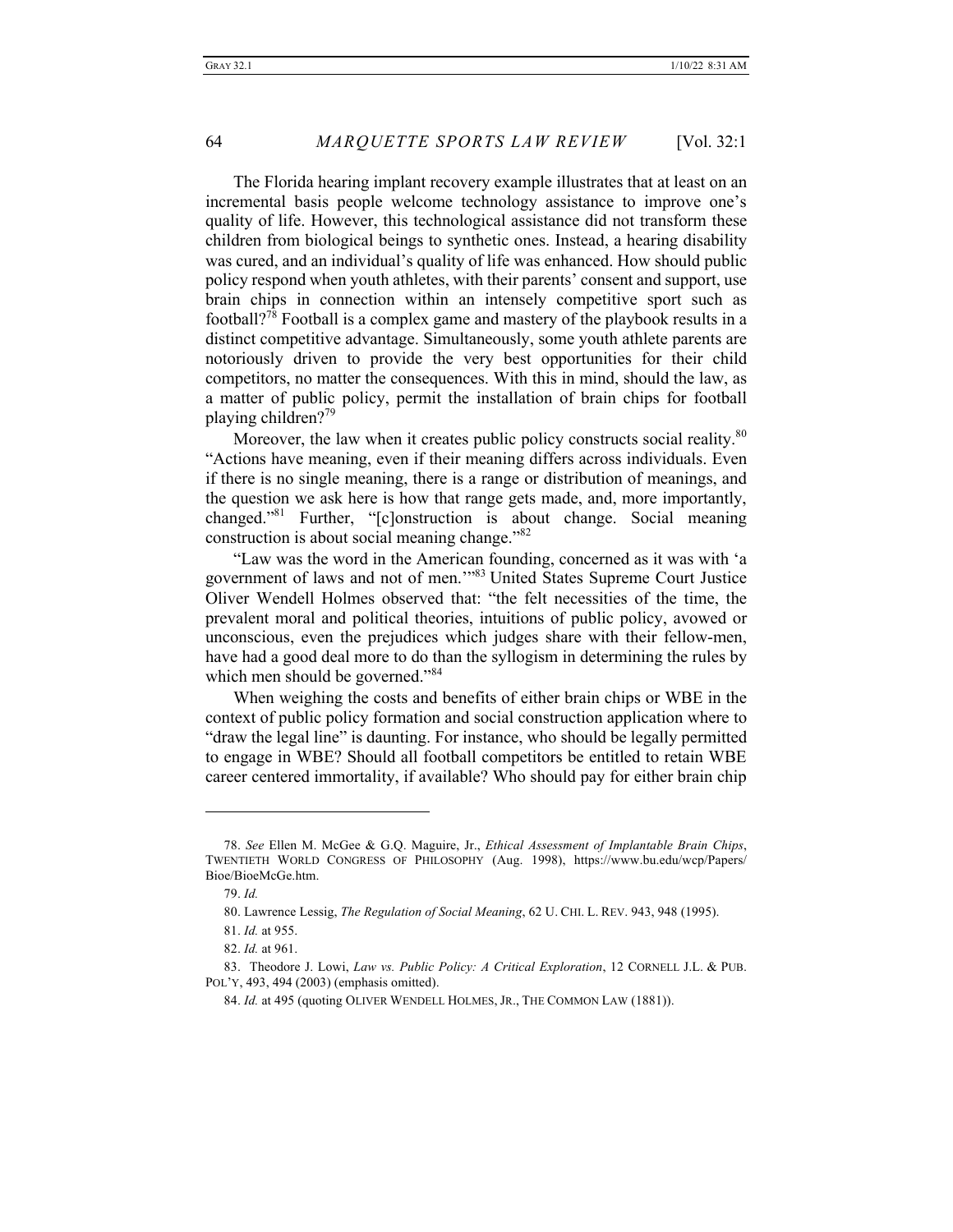or WBE medical procedures? Should it be confined to only those "immortals" who own superior playing talent? How should a legislature gauge the probability of harm sustained to the brain during football practices and competitions, and, therefore, require either brain chip or WBE assistance?

As it pertains to brain harm caused by football, presently, "the short-term and long-term effects of sub concussive impacts are currently poorly understood and difficult to study."<sup>85</sup> Scientists cannot, within a typical clinical setting, study concussion caused harm because there is not any satisfactory procedure to introduce a suitable control group comprising people with similar bodies and activities, but without any head trauma. $86$  Moreover, "diagnoses themselves are somewhat subjective, and based in part on a patient's description of his or her injury."87 Lastly, not all concussions are identical. Instead, "a broad range of injuries, from concussions to bleeding of the brain, are lumped into the category of traumatic brain injuries . . . . "88

As a result of the medical knowledge shortcomings surrounding football induced concussions, should WBE be used to provide an unharmed, healthy, albeit synthetic, brain to replace the concussion damaged ones as required? Obviously, as of 2021 WBE brain storage requirements and the timing of football player "brain replacement" remains to be medically proven and technologically determined. More notably, scholars have pointed out that "if emulation of particular brains is possible and affordable, and if concerns about individual identity can be met, such emulation would enable back‐up copies and 'digital immortality.'"<sup>89</sup> Moreover, "brain emulation would itself be a test of many ideas in the philosophy of mind and philosophy of identity, or provide a novel context for thinking about such ideas."<sup>90</sup> As it pertains to football, are Americans willing to consent, via their legislatures, to decide who is human or not? Who should ultimately decide whether one can be a diminished biological human possessing a brain chip implant? Additionally, who can become a synthetic human who has willingly undergone brain replacement via WBE?

<sup>85.</sup> Rebecca Boyle*, Concussions and Traumatic Brain Injuries in Football: What We Know We Don't Know*, INSIDE SCI. (Sept. 8, 2017), https://www.insidescience.org/news/concussions-andtraumatic-brain-injuries-football-what-we-know-we-dont-know.

<sup>86.</sup> *Id.*

<sup>87.</sup> *Id.* 

<sup>88.</sup> *Id.* 

<sup>89.</sup> Anders Sandberg & Nick Bostrom, *Whole Brain Emulation: A Roadmap, Technical Report #2008-3*, FUTURE OF HUMANITY INST., OXFORD UNIV. (2008), http://www.fhi.ox.ac.uk/reports/2008- 3.pdf.

<sup>90.</sup> *Id.*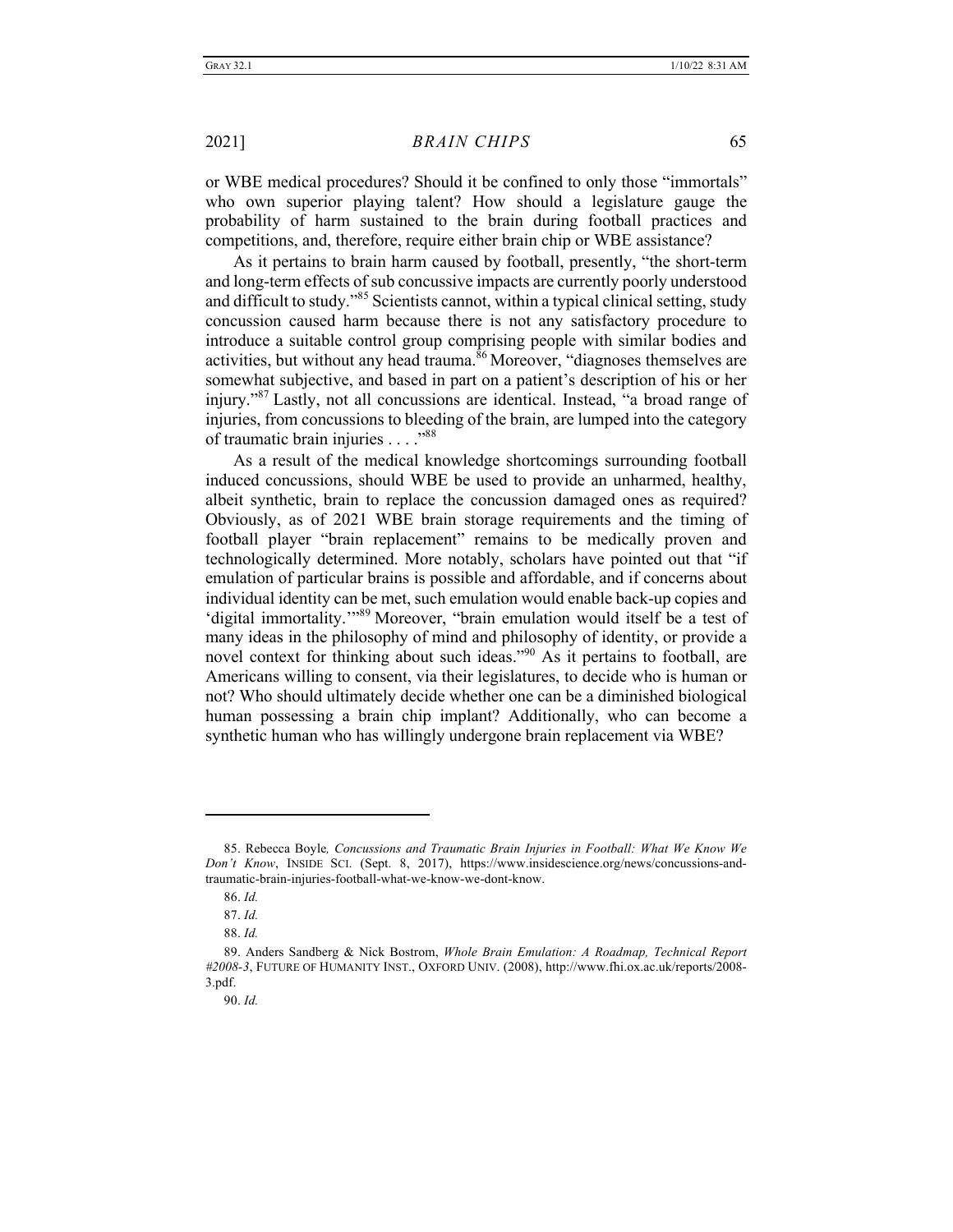#### III. ANIMAL RIGHTS – HARBINGER FOR FOOTBALL BASED LEGAL REGULATION REGARDING BRAIN CHIPS OR WBE

Currently, neither the use of brain chips nor the utilization of WBE has been directly addressed either legislatively or judicially in the United States. However, when evaluating who is considered human, and who is not, there are a few federal case decisions pertaining to whether animals should enjoy human status, and, therefore, be afforded equal protection under the law. For instance, the Ninth Circuit Court of Appeals in *Cetacean Community. v. Bush*, reflected on whether the world's Cetaceans, (i.e., whales, dolphins, and porpoises), possessed standing to file a lawsuit.<sup>91</sup> In this case, the plaintiffs argued that the United States Navy use of underwater sonar system "pings" caused Cetacean's tissue damage and interfered with their mating rituals and feeding activities.<sup>92</sup>

Surprisingly, in the case, the Court held that plaintiffs did allege sufficient facts to establish standing under the United States Constitution pursuant to Article III.<sup>93</sup> The Ninth Circuit held that the "sole plaintiff in this case" were the Cetaceans.94 The Court pointed out that "Article III does not compel the conclusion that a statutorily authorized suit in the name of an animal is not a 'case or controversy.""95

Nevertheless, the Court did ultimately affirm the district court's dismissal of plaintiff's case because the Cetaceans lacked statutory standing under the environmental statutes at issue during this dispute. While rendering its opinion the Court recognized that:

> [i]t is obvious that an animal cannot function as a plaintiff in the same manner as a juridically competent human being. But we see no reason why Article III prevents Congress from authorizing a suit in the name of an animal, any more than it prevents suits brought in the name of artificial persons such as corporations, partnerships or trusts, and even ships, or of juridically incompetent persons such as infants, juveniles, and mental incompetents.<sup>96</sup>

96. *Id.* at 1176.

<sup>91.</sup> Cetacean Cmty. v. Bush, 386 F.3d 1169, 1171 (9th Cir. 2004).

<sup>92.</sup> *Id.* at 1171-72.

<sup>93.</sup> *Id.* at 1175.

<sup>94.</sup> *Id.* at 1171.

<sup>95.</sup> *Id.* at 1175.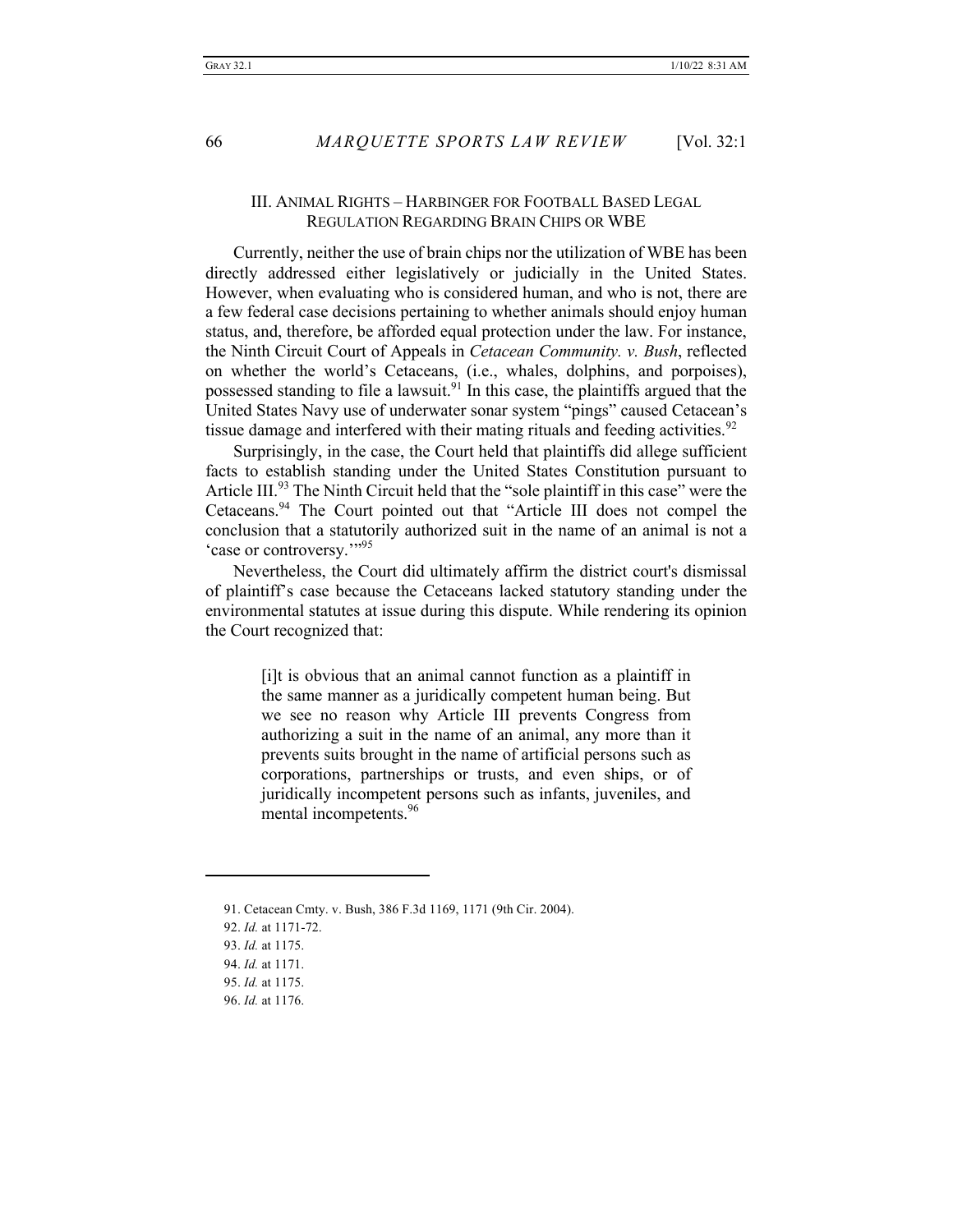In concluding its opinion, the Court observed that "'[i]f Congress and the President intended to take the extraordinary step of authorizing animals as well as people and legal entities to sue, they could, and should, have said so plainly.""97

Similarly, in *Naruto v. Slater*, the Ninth Circuit Court of Appeals considered the case of Naruto, who at the time was a seven-year-old crested macaque that lived on the island of Sulawesi, Indonesia.<sup>98</sup> In 2011, David Slater, a wildlife photographer, left his camera unattended and Naruto took photographs of himself.<sup>99</sup> The plaintiff asserted ownership, and sued for copyright infringement when these photographs were published by the defendant.<sup>100</sup>

In holding against the plaintiff, the Court did recognize that as was previously decided by the Cetacean court, Naruto's complaint included facts sufficient to establish United States Constitution Article III standing.<sup>101</sup> Therefore, the Court reasoned that it was compelled to determine whether Naruto possessed statutory standing to sue for copyright infringement.<sup>102</sup>

In its holding, the Court judged that their previous Cetacean decision did not rely on the fact that the statutes at issue in that case referred to "persons" or "individuals."<sup>103</sup> The Court states:

> Instead, the court crafted a simple rule of statutory interpretation: if an Act of Congress plainly states that animals have statutory standing, then animals have statutory standing. If the statute does not so plainly state, then animals do not have statutory standing. The Copyright Act does not expressly authorize animals to file copyright infringement suits under the statute. Therefore, based on the court's precedent in Cetacean, Naruto lacked statutory standing to sue under the Copyright Act $104$

As a result of the Cetacean and Naruto holdings, the United States Congress, along with its state-based counterparts, possess lawmaking authority in order to

97. *Id.* at 1179. 98. Naruto v. Slater, 888 F.3d 418, 420 (9th Cir. 2018). 99. *Id.* 100. *Id.*  101. *Id.* at 425-26. 102. *Id.*  103. *Id.* at 426. 104. *Id.*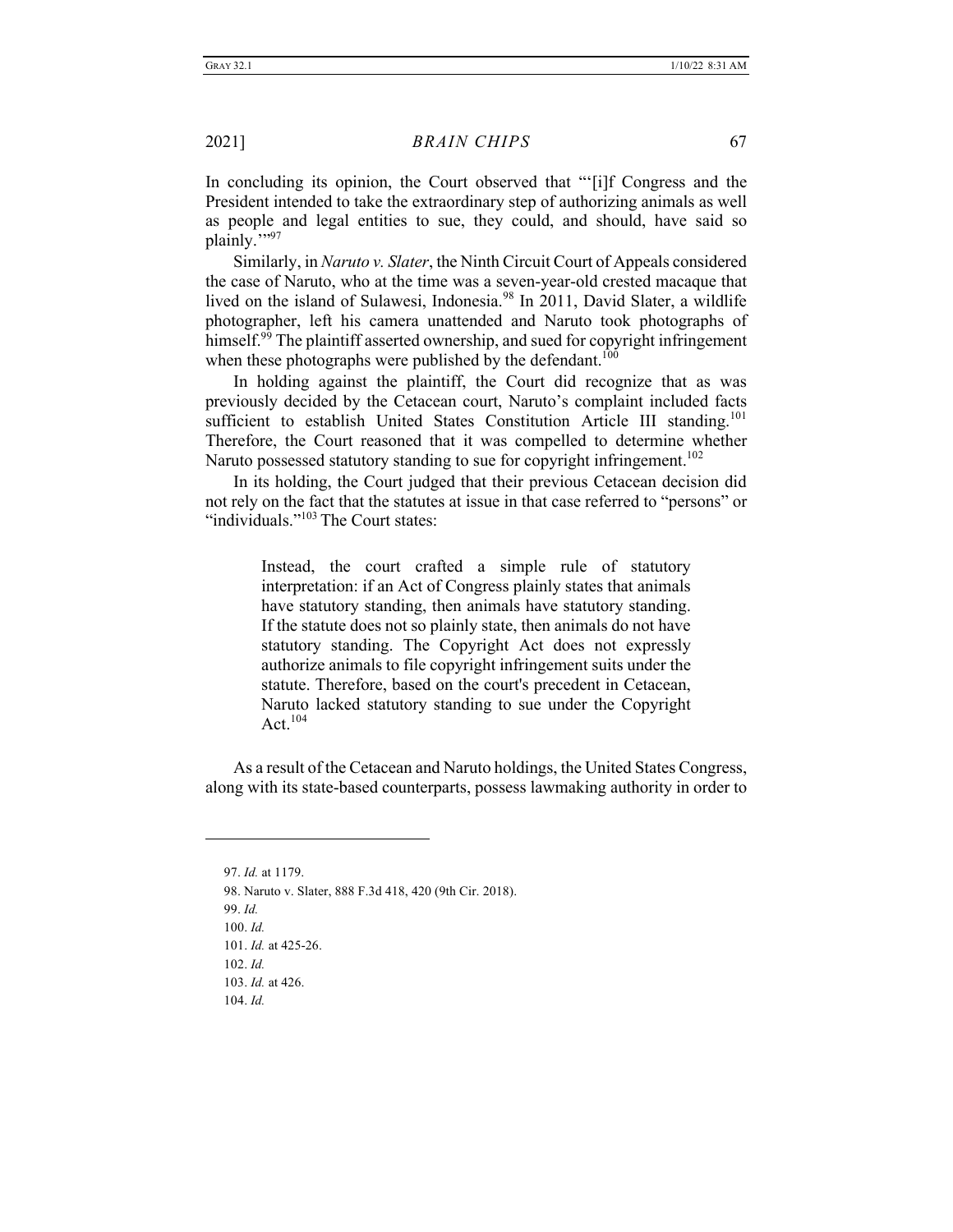establish who should benefit from human status.<sup>105</sup> However, where to draw the lines in order to establish reasonable public policy via the use of statutory authority is a challenge for the American people and their elected officials. To be more precise, should public policy be socially constructed to afford either animals, robots, humans using brain chips, or those fully synthetic humans who successfully completed WBE legal rights and responsibilities as their biological human counterparts? This analysis should be mindful that social meaning statutory construction will result in social meaning change connected to the use of brain chips or WBE. Positive excitement for the future as well as fear of it will impact any legal analysis. For example, should this technology be regarded as an innovation to benefit society, or lead to the demise of it? Should it be studied as an existential crisis to humanity, or as part of its evolution?

### IV. FOOTBALL BRAIN CHIPS/WBE USE – IS DISCRIMINATION WAITING TO HAPPEN?

*Reinvention is not changing what is, but creating what isn't. A butterfly is not more caterpillar or a better or improved caterpillar; a butterfly is a different creature.106*

It is reasonable to legally anticipate that with the advent of brain chips and WBE connected with football players, all sport governing bodies will be bound to decide on how it may amend its existing eligibility rules. On this point, nondiscriminatory clauses have been promulgated in order to protect all football players from unlawful harm.<sup>107</sup> In this context, "discrimination" is understood as either individuals or groups unfairly treating brain chip using or WBE consuming football players because of their status.<sup>108</sup> Further, "[d]iscrimination takes the form of continuing segregation and exclusion" in this case, those football players who may be declared ineligible from competition, or team membership, because of their use of either brain chips or WBE.<sup>109</sup>

As a result, "[t]he most promising strategic approaches to reducing discrimination appear to be to introduce anti-discrimination law, which sets a

<sup>105.</sup> *See* Cetacean Cmty. v. Bush, 386 F.3d 1169 (9th Cir. 2004); Naruto v. Slater, 888 F.3d 418 (9th Cir. 2018).

<sup>106.</sup> Tracy Goss, Richard T. Pascale & Anthony Athos, *The Reinvention Roller Coaster: Risking the Present for a Powerful Future*, HARV. BUS. REV. ON CHANGE, Nov.-Dec. 1993, https://hbr.org/1993/11/the-reinvention-roller-coaster-risking-the-present-for-a-powerful-future.

<sup>107.</sup> Liz Sayce, *Stigma, Discrimination, and Social Exclusion: What's in a Word?,* 7 J. MENTAL HEALTH 331, (1998).

<sup>108</sup>*. Id.*

<sup>109.</sup> *Id.*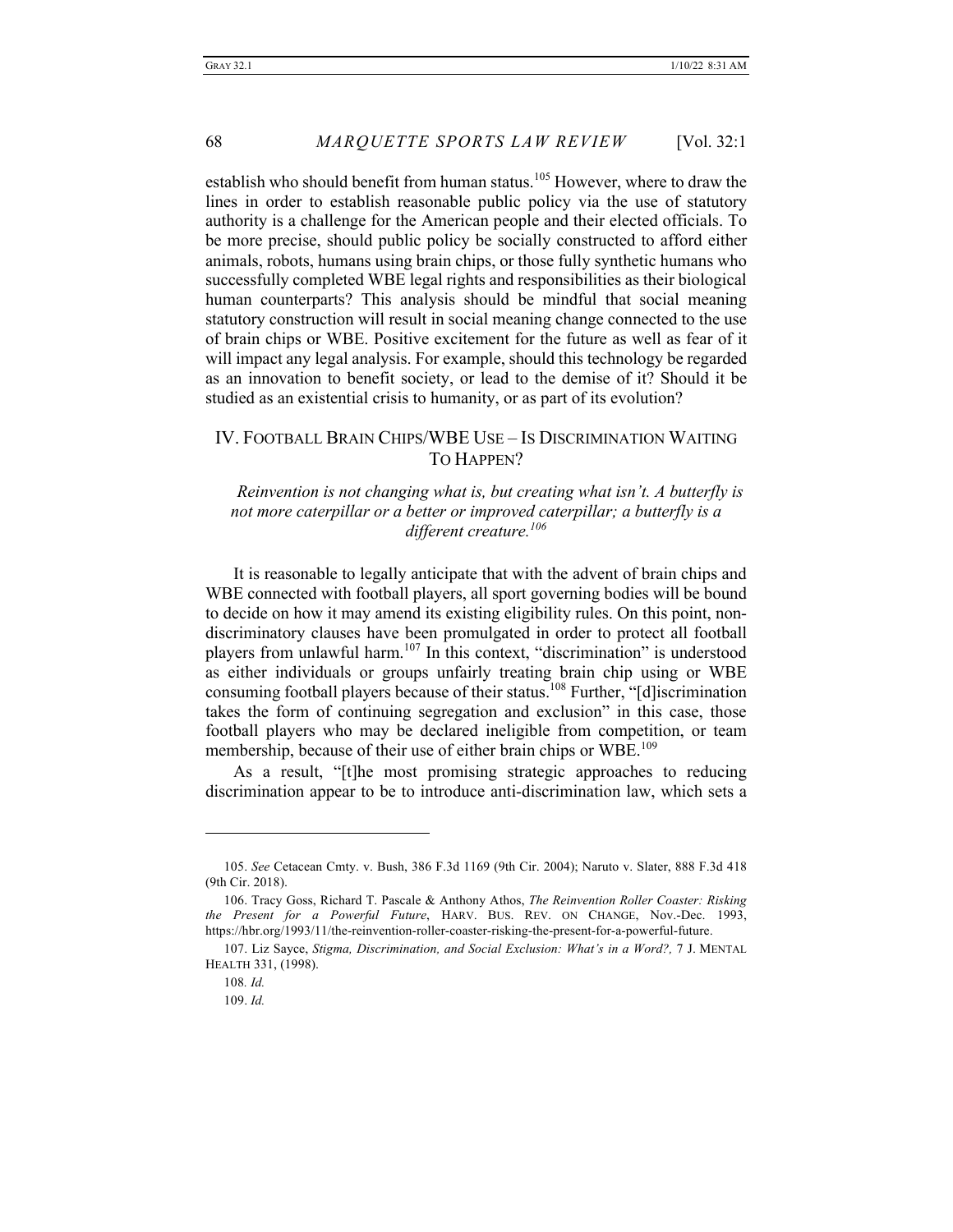benchmark for what our societies consider acceptable in treatment" of football players using brain chips or WBE.<sup>110</sup>

> Historically, one strategy available to subordinated groups seeking to dispel the moral authority of dominant groups involves emphasizing the negative or oppressive activities of such groups. Since dominant groups are often granted authority regardless of their actual behaviors, subordinate groups may simply point out or make known the backstage realities and discriminatory actions that dominant groups rely upon for their social elevation.<sup>111</sup>

However, what was not reasonably contemplated at the time of football player eligibility rules were created was the use of either brain chips or WBE. Therefore, is it wise public policy to extend sport-based non-discrimination clauses to include football players who either possess non-biological brain chips or those who may be considered "synthetic" given their use of WBE technology? Once this technology becomes available, football eligibility rules will regulate the anticipated discrimination claims when players reinvent themselves from biological beings to synthetic ones, similar to "caterpillars" transforming into "butterflies."

The major sports governing bodies which regulate football include the National Collegiate Athletic Association (NCAA), the National Football League/National Football League Players Association (NFL/NFLPA) via its Collective Bargaining Agreement (CBA), and each state's interscholastic athletic association rules and regulations.<sup>112</sup> For example, the NCAA Division I Manual nondiscrimination clause states, in pertinent part, as follows:

> 2.6 The Principle of Nondiscrimination. . . . The Association shall promote an atmosphere of respect for and sensitivity to the dignity of every person. It is the policy of the Association to refrain from discrimination with respect to its governance

<sup>110.</sup> *Id.*

<sup>111.</sup> J.E. Sumerau & Ryan T. Cragun, *I Think Some People Need Religion: The Social Construction of Nonreligious Moral Identities,* 77 SOCIOLOGY OF RELIGION 386, 389 (2016) (citations omitted).

<sup>112.</sup> *2021-22 NCAA Div. I Manual*, NCAA (Aug. 1, 2021), https://web3.ncaa.org/lsdbi/reports /getReport/90008; *Collective Bargaining Agreement*, NFL/NFLPA (2020), https://nflpaweb.blob.core. windows.net/media/Default/NFLPA/CBA2020/NFL-NFLPA\_CBA\_March\_5\_2020.pdf; *The Pupil Nondiscrimination Guidelines for Athletics*, WISCONSIN DEPARTMENT OF PUBLIC INSTRUCTION & WISCONSIN INTERSCHOLASTIC ATHLETIC ASSOCIATION (Aug. 2013), https://www.wiaawi.org/Portals /0/PDF/nondiscrimination.pdf.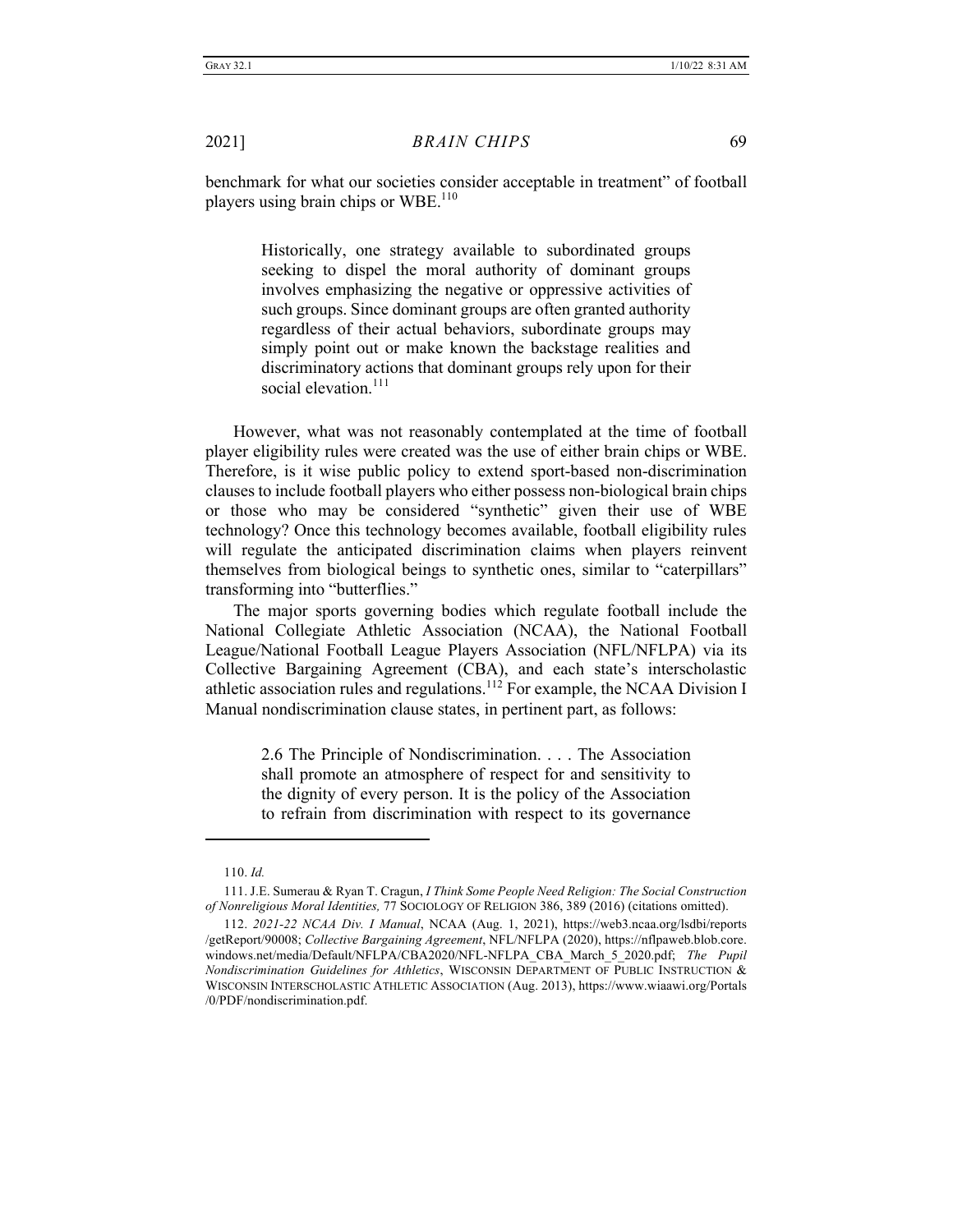policies, educational programs, activities and employment policies, including on the basis of age, color, disability, gender, national origin, race, religion, creed or sexual orientation. It is the responsibility of each member institution to determine independently its own policy regarding nondiscrimination.<sup>113</sup>

Similarly, the NFL/NFLPA CBA non-discrimination clause provides, in pertinent part, as follows:

> Article 49 Player Security Section 1. No Discrimination: There will be no discrimination in any form against any player by the NFL, the Management Council, any Club or by the NFLPA because of race, religion, national origin, sexual orientation, or activity or lack of activity on behalf of the NFLPA.<sup>114</sup>

On the interscholastic athletics level, and using the Wisconsin Interscholastic Athletic Association's Handbook, as an example, their nondiscrimination clause provides, in pertinent part, as follows:

> The intent of most civil rights laws is to ensure equitable treatment for minority groups and individuals who have been subject to discrimination. There is a comprehensive and relatively complex framework of federal and state case law, statutes, regulations, and guidance addressing the civil rights of students in our public schools. The Pupil Nondiscrimination Guidelines for Athletics provides direction regarding equity in athletics based on a thorough review of federal and state law and guidance.<sup>115</sup>

When applying sport governing bodies' anti-discrimination rules to football players using either brain chips or WBE, there is a tension between embracing this technology and preserving current, traditional public policy notions connected with "natural" biological football players. Initially, football

<sup>113.</sup> *2021-22 NCAA Div. I Manual*, NCAA, art. II § 6 (Aug. 1, 2021), https://web3.ncaa.org/ lsdbi/reports/getReport/90008.

<sup>114.</sup> *Collective Bargaining Agreement*, NFL/NFLPA, art. 49 § 1 (2020), https://nflpaweb.blob. core.windows.net/media/Default/NFLPA/CBA2020/NFL-NFLPA\_CBA\_March\_5\_2020.pdf.

<sup>115.</sup> *The Pupil Nondiscrimination Guidelines for Athletics*, WISCONSIN DEPARTMENT OF PUBLIC INSTRUCTION & WISCONSIN INTERSCHOLASTIC ATHLETIC ASSOCIATION (Aug. 2013), https://www.wiaawi.org/Portals/0/PDF/nondiscrimination.pdf.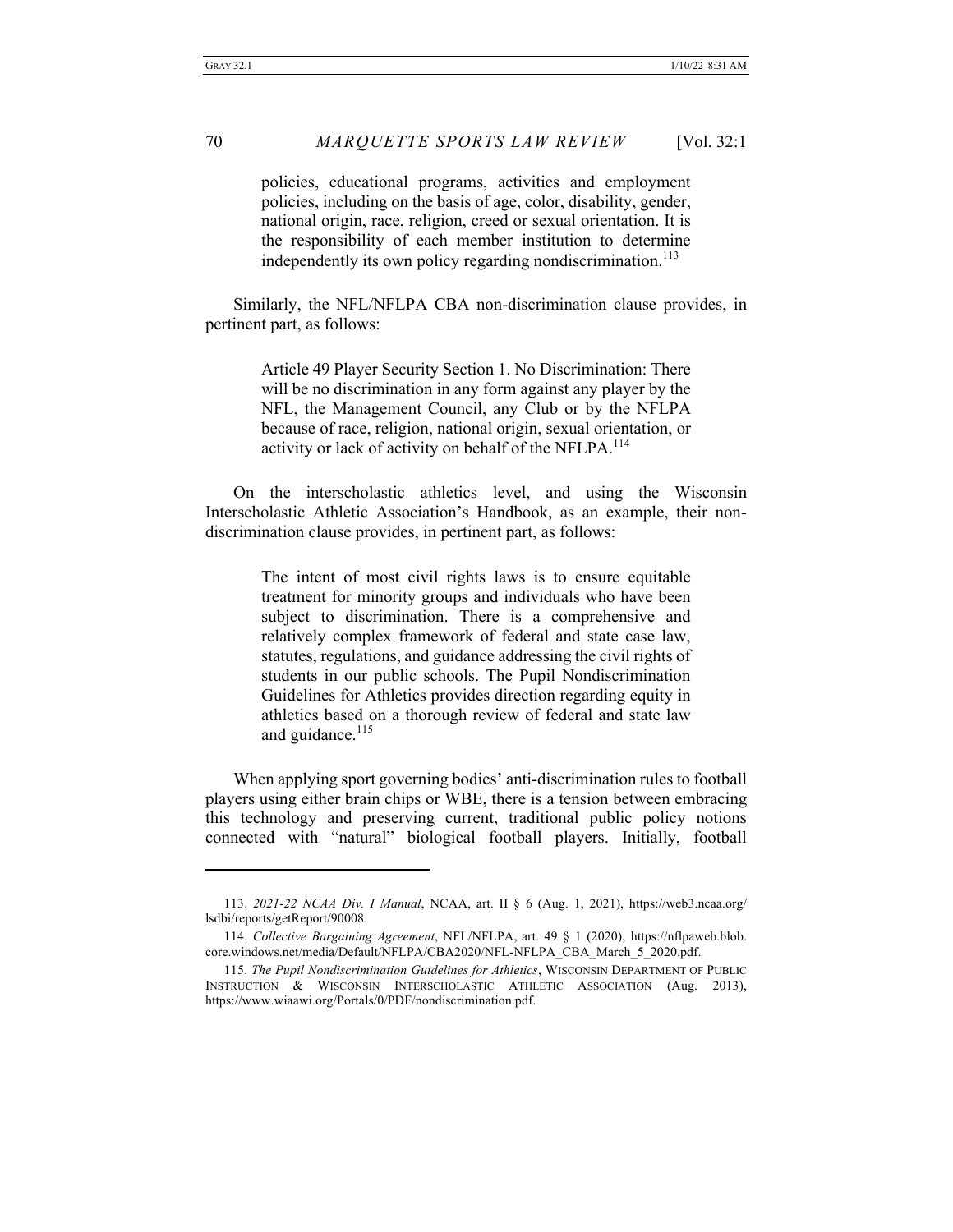governing bodies will probably consider intrusion of technology as a form of "brain doping." In sum, it may be that traditional sport doping reasoning, to prevent cheating and protect an athlete's health, will be put forward to prevent this technological innovation from being used by football players.

However, brain chips and WBE are beyond the traditional anti-doping legal analysis. Performance enhancing drug use within football centers fully on the body. In contrast, brain technology will compel football regulators to deeply examine one's understanding of personal identity and that of human consciousness. It is the brain that establishes one's sense of being. As a result, football's stakeholders should apply their anti-discrimination clauses, not their anti-doping rules, to evaluate the status of these "new" athletes during their analysis of integrating brain-based technology innovation within the existing football culture. In sum, a paradigm shift will be required from the current football based "doping is cheating" philosophy to an innovative attitude which can accept, or least appreciate, a football player emerging from a biological state of being to the synthetic one.

Moreover, anti-discrimination clause drafting has evolved over time in response to shifting societal attitudes.<sup>116</sup> For example, when anti-discrimination rules were first drafted during the 1960s, they were initially confined to gender, race, creed, religion, national origin and color.<sup>117</sup> Afterwards, during the ensuing fifty years, anti-discrimination regulations included age, disability and most recently, sexual orientation.<sup>118</sup> Given this trend, it should be anticipated that brain chip and WBE players will be recognized as a protected class within the next fifty years.

#### V. PATENT LAW - WBE OWNERSHIP BELONGS TO THE CREATOR

With respect to WBE technology ownership matters, patent as well as copyright law is relevant in connection with revenue distribution issues also known as "Show Me the Money?"<sup>119</sup> As it pertains to patents, current American case law indicates that ownership of WBE technology will be bestowed to the creator.<sup>120</sup> For instance, in *Association for Molecular Pathology v. Myriad* 

<sup>116.</sup> Risa Lieberwitz, *Employment Discrimination Law in United States: On the Road to Equality?*, THE JAPAN INSTITUTE FOR LABOUR POLICY AND TRAINING (Feb. 19, 2008), https://www.jil.go.jp/english/reports/documents/jilpt-reports/no6.pdf.

<sup>117.</sup> *Id.*

<sup>118.</sup> *The New Equal Protection*, JUSTIA, https://law.justia.com/constitution/us/amendment-14/09 the-new-equal-protection.html (last visited Oct. 10, 2021).

<sup>119.</sup> *See* Bailey Gallagher, Comment, *The Singularity is Near: Implications for Patent and Copyright Law in the Age of Whole Brain Emulation*, 26 FED. CIR. B.J. 1, 17 (2016), for a detailed analysis of patent and copyright laws regarding WBE ownership issues.

<sup>120.</sup> *See* Ass'n for Molecular Pathology v. Myriad Genetics, Inc., 569 U.S. 576, 589 (2013).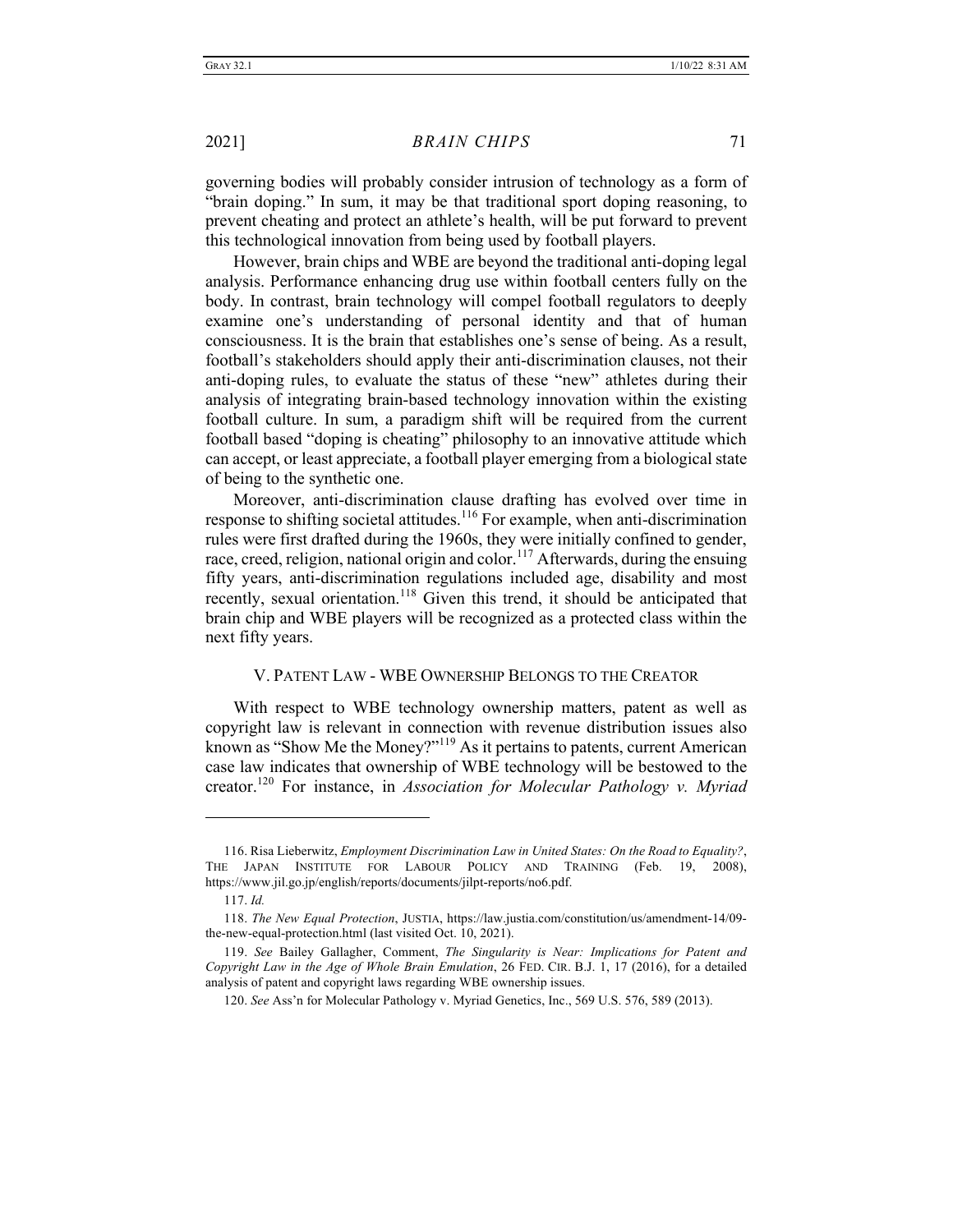*Genetics, Inc.* ("Myriad"), the United States Supreme Court confronted two patent law biology based technology issues.<sup>121</sup> The first question was whether a naturally occurring deoxyribonucleic acid ("DNA") segment, a product of nature, should enjoy patent eligibility merely because it had been isolated by researchers.<sup>122</sup> The second dispute concerned whether complementary DNA ("cDNA") was patent eligible because it was not naturally occurring.<sup>123</sup> In this case, the defendants discovered that the BRCA1 and BRCA2 genes were associated with breast and ovarian cancer.<sup>124</sup>

According to the Court, "Section 101 of the Patent Act provides: 'Whoever invents or discovers any new and useful . . . composition of matter, or any new and useful improvement thereof, may obtain a patent therefor, subject to the conditions and requirements of this title.'"<sup>125</sup> Further, the Court noted that:

> We have 'long held that this provision contains an important implicit exception[:] Laws of nature, natural phenomena, and abstract ideas are not patentable.' Rather, 'they are the basic tools of scientific and technological work' that lie beyond the domain of patent protection . . . without this exception, there would be considerable danger that the grant of patents would 'tie up' the use of such tools and thereby 'inhibit future innovation premised upon them.' This would be at odds with the very point of patents, which exist to promote creation.<sup>126</sup>

Given the facts of this case, the Court held that Myriad's principal contribution was uncovering the precise location and genetic sequence of the BRCA1 and BRCA2 genes within chromosomes 17 and 13.<sup>127</sup> The concern was

127. *Id.* at 590.

<sup>121.</sup> *Id.* at 580.

<sup>122.</sup> *Id.*

<sup>123.</sup> *Id.*; GERALD LITWACK, HUMAN BIOCHEMISTRY 257-317 (Acad. Press ed., 2017). cDNA is known to be synthesized or manufactured from a mRNA or messenger RNA template. It is synthesized in a reaction that is catalyzed by the reverse transcriptase and DNA polymerase enzymes.

<sup>124.</sup> *Ass'n for Molecular Pathology*, 569 U.S. at 582-83; *See generally BRCA Gene Mutations: Cancer Risk and Genetic Testing*, NAT'L CANCER INST., https://www.cancer.gov/about-cancer/causesprevention/genetics/brca-fact-sheet#q1 (last visited Dec. 1, 2021). BRCA1 and BRCA2 are human genes that produce tumor suppressor proteins. These proteins help repair damaged DNA and, therefore, play a role in ensuring the stability of each cell's genetic material. When either of these genes is mutated, or altered, such that its protein product is not made or does not function correctly, DNA damage may not be repaired properly. As a result, cells are more likely to develop additional genetic alterations that can lead to cancer.

<sup>125</sup>*. Ass'n for Molecular Pathology*, 569 U.S. at 589 (quoting Patent Act of 1952, 35 U.S.C. § 101).

<sup>126.</sup> *Id.* (citations omitted).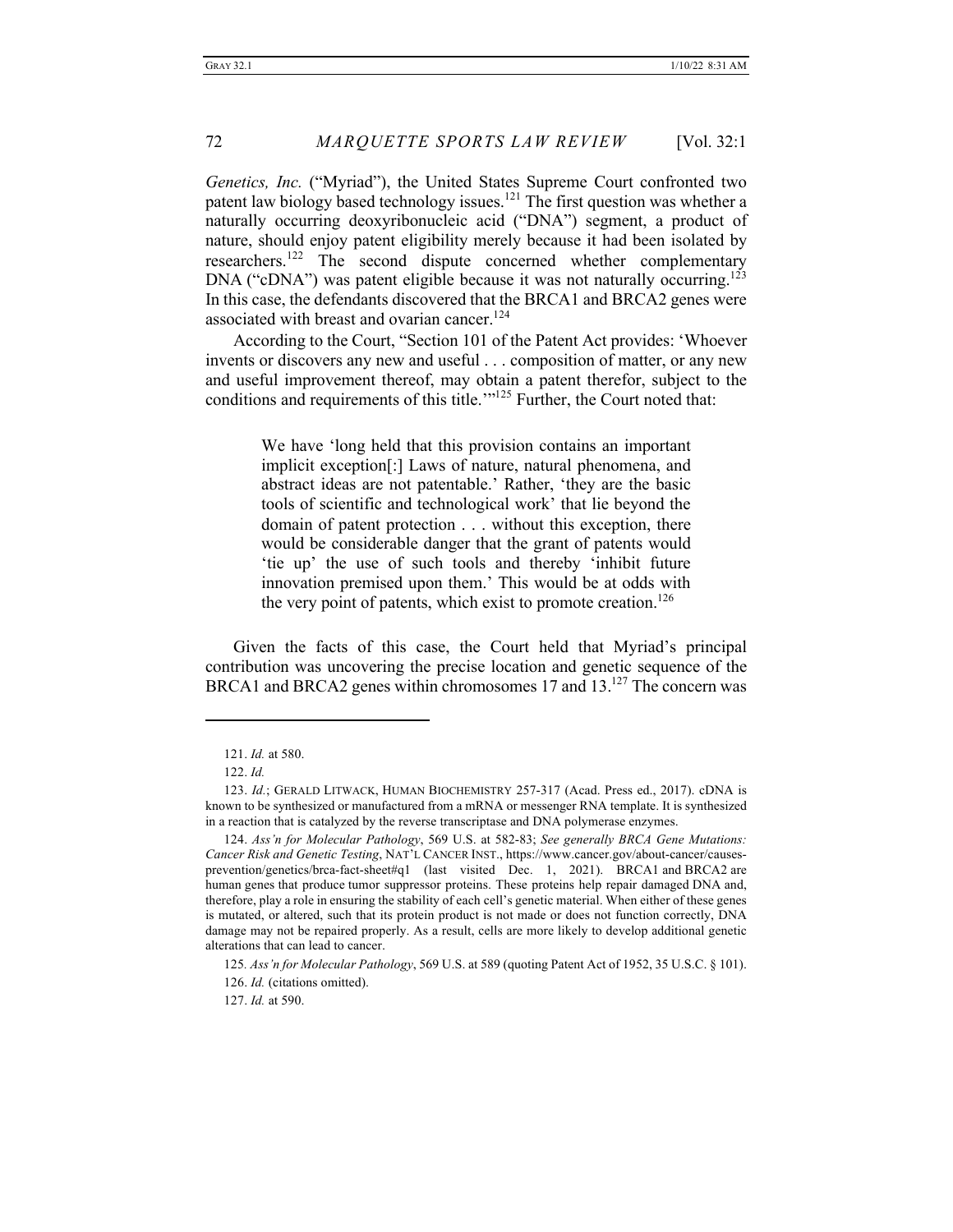whether this discovery rendered the genes patentable.<sup>128</sup> While the Court acknowledged that while Myriad found the location of the BRCA1 and BRCA2 genes, that discovery, did not, by itself, render the BRCA genes "new . . . composition[s] of matter" that were patent eligible.<sup>129</sup> On the other hand, cDNA did not present the same obstacles to patentability as naturally occurring, isolated DNA segments.<sup>130</sup> The Court declared that the creation of a cDNA sequence from mRNA resulted in an exons-only molecule that was not naturally occurring.131 Therefore, cDNA is not a "product of nature" and was patent eligible under  $35$  U.S.C.  $\frac{8}{101}$ .<sup>132</sup>

The United States Supreme Court decision in *Myriad* provides guidance regarding prospective patent ownership of WBE technology. First, biological human brains are naturally occurring and are not patent eligible.<sup>133</sup> Second, WBE is not naturally occurring.<sup>134</sup> Instead, WBE, as currently understood, is a technology based synthetic brain which will be housed within a biological created human body.<sup>135</sup> More specifically, WBE will be a result of "reverse" engineering" where computer scans are planned to completely map a human brain once exascale technology becomes available.<sup>136</sup> The *Myriad* Court recognized that the cDNA was a manufactured creation, and, therefore, should enjoy patent law protection.<sup>137</sup> Similarly, it is anticipated that WBE, because it is a synthetic, manufactured creation, should be patent worthy.<sup>138</sup> The challenge for future patent law case decisions will be to specifically identify what is naturally occurring, and what is not, as the WBE process is developed and becomes standard operating procedure.

#### VI. COPYRIGHT LAW - WBE IS A WORK OF ATHLETE AUTHORSHIP

According to the United States Supreme Court as found in *Feist Publications, Inc. v. Rural Telephone Service Co.*, to qualify for copyright

128. *Id.*

131. *Id.*

136. *Id.*

138. Linssen & Lemmens, *supra* note 25.

<sup>129.</sup> *Id.* at 591.

<sup>130.</sup> *Id.* at 594.

<sup>132.</sup> *Id.* at 595.

<sup>133.</sup> *See generally id.* at 589-590.

<sup>134.</sup> Linssen & Lemmens, *supra* note 25.

<sup>135.</sup> Randal A. Koene, Sci. Dir. of the 2045 Initiative, Founder and CEO of Carboncopies.org and NeuraLink Co., *Whole Brain Emulation: Reverse Engineering a Mind*, Address at the Global Future 2045 International Congress (Oct. 15, 2013), http://gf2045.com/read/268/.

<sup>137.</sup> Ass'n for Molecular Pathology, 569 U.S. at 580.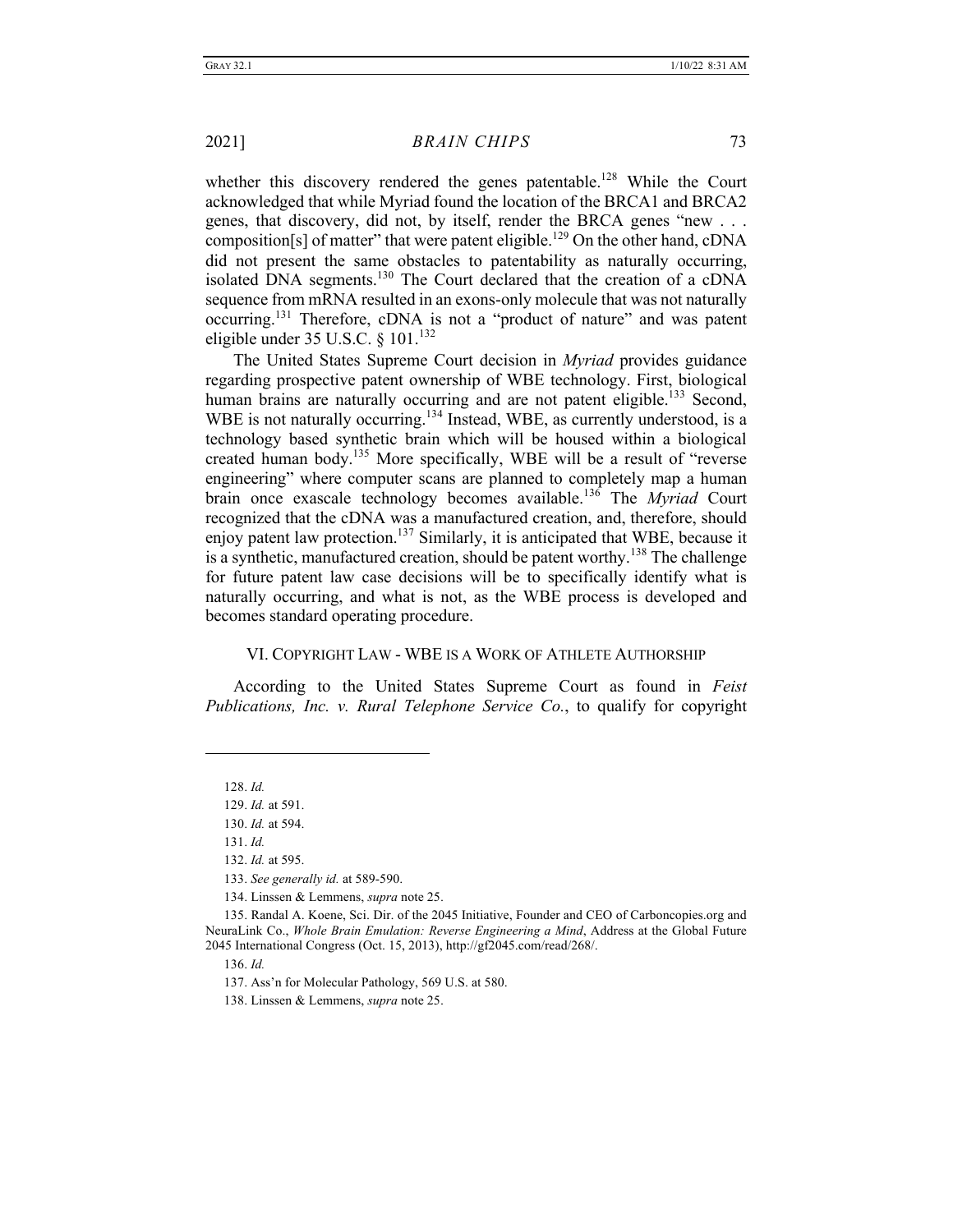protection, a work must be original to the author.<sup>139</sup> The Court believed that the word "original" as applied to copyright law "means only that the work was independently created by the author (as opposed to copied from other works), and that it possesses at least some minimal degree of creativity."140 In addition, the Court pointed out that "the requisite level of creativity is extremely low; even a slight amount will suffice. The vast majority of works make the grade quite easily, as they possess some creative spark, 'no matter how crude, humble or obvious' it might be."141

Interestingly, the Court pronounced that original works "are founded in the creative powers of the mind."142 Specifically, "the Court defined 'author,' in a constitutional sense, to mean 'he to whom anything owes its origin; originator; maker."<sup>143</sup> In sum, according to the Court, "[t]he primary objective of copyright is not to reward the labor of authors, but '[t]o promote the Progress of Science and useful Arts."<sup>144</sup>

When applying the *Feist* holding to WBE based copyright law issues, a human brain is a "one of kind" original.<sup>145</sup> No two brains are identical in connection with one's consciousness, self-identity, beliefs, and reasoning abilities.<sup>146</sup> Both the biological brain and its synthetic counterpart are owned by a human being.<sup>147</sup> A brain is as distinctive as one's fingerprint.<sup>148</sup> The owner of a brain meets the low threshold of creativity when thinking occurs, even if it is considered "crude, humble, or obvious".<sup>149</sup> Both the biological brain, along with the synthetic one, both possess the "creative powers of the mind."<sup>150</sup> As it pertains to football players, creativity occurs when they learn their playbooks, prepare for competition during practices, engage in brain injury risk management practices, execute their assignments, adjust their mode of play

<sup>139.</sup> Feist Publ'ns, Inc. v. Rural Tel. Serv. Co., 499 U.S. 340, 345 (1991).

<sup>140.</sup> *Id.* (quoting 1 MELVILLE B. NIMMER & DAVID NIMMER, NIMMER ON COPYRIGHT §§ 2.01 [A]- [B] (1990)).

<sup>141.</sup> *Id.* (quoting 1 MELVILLE B. NIMMER & DAVID NIMMER, NIMMER ON COPYRIGHT § 1.08 [C][1] (1990)).

<sup>142.</sup> *Id.* at 346 (quoting The Trade-Mark Cases, 100 U.S. 82, 94 (1879)).

<sup>143.</sup> *Id.* (quoting Burrow-Giles Lith. Co. v. Sarony, 111 U.S. 53, 58 (1884)).

<sup>144.</sup> *Id.* at 349 (quoting U.S. CONST. art. I, § 8, cl. 8).

<sup>145.</sup> *See id.* at 340-341.

<sup>146.</sup> *See* Bill Hathaway, *Imaging Study Shows Brain Activity May Be as Unique as Fingerprints,*  YALE NEWS (October 12, 2015), https://news.yale.edu/2015/10/12/imaging-study-shows-brainactivity-may-be-unique-fingerprints.

<sup>147.</sup> Gallagher, *supra* note 119.

<sup>148.</sup> Hathaway, *supra* note 146.

<sup>149.</sup> *See Feist*, 499 U.S. at 345 (quoting 1 MELVILLE B. NIMMER & DAVID NIMMER, NIMMER ON COPYRIGHT § 1.08 [C][1] (1990)).

<sup>150.</sup> *See id.* at 346. (quoting The Trade-Mark Cases, 100 U.S. 82, 94 (1879)).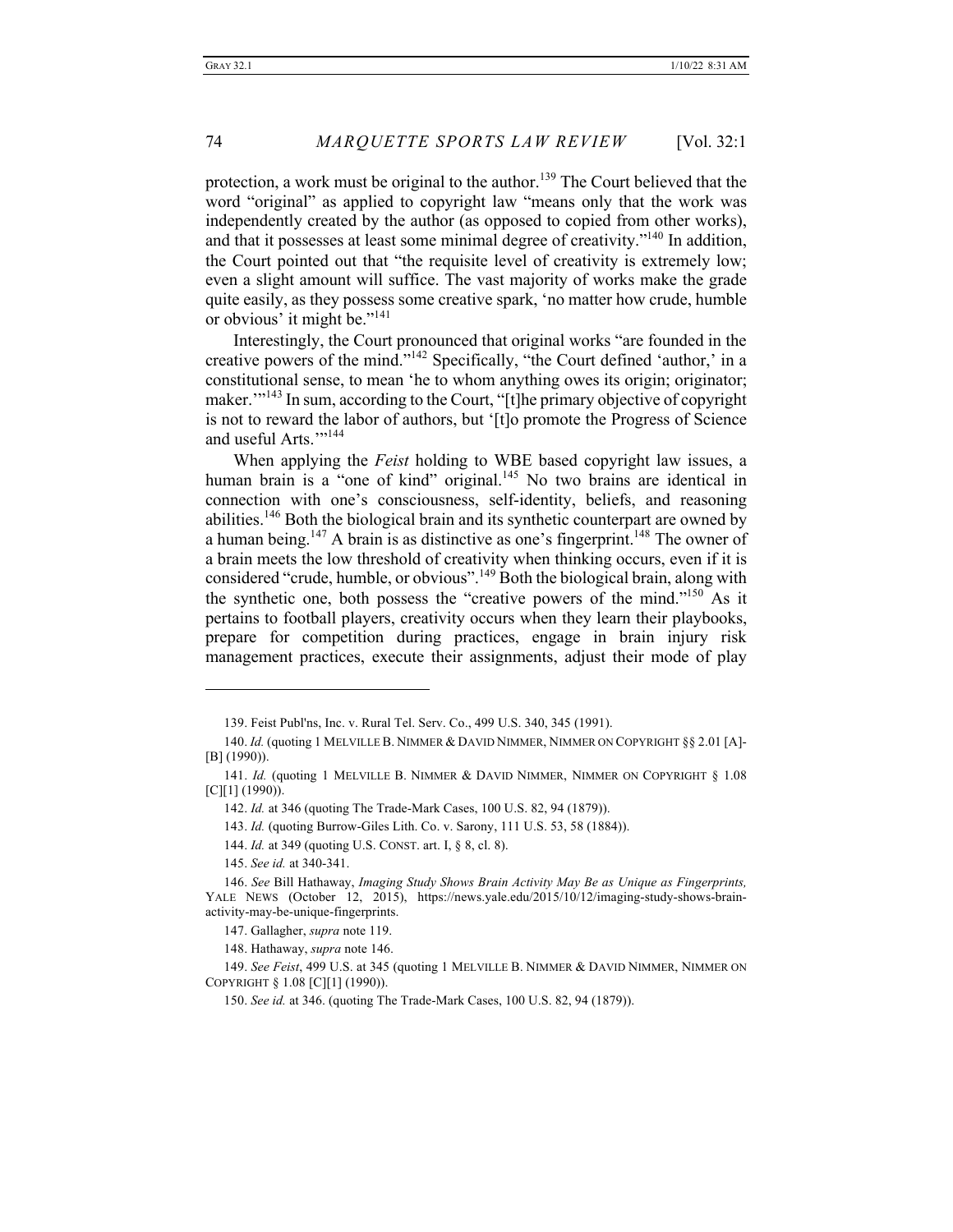during games, and review film to improve on-field performance. The transition from a biological to synthetic brain promotes "the Progress of Science and useful Arts."<sup>151</sup> "It is not the engineer's ideas and expressions that are encapsulated in the simulation. Instead, the emulation is composed exclusively of the Subject's human content. The Subject therefore authors the simulation's substance and introduces creativity, entitling her to exclusive copyright ownership."<sup>152</sup>

#### **CONCLUSION**

Why this article? Why now? The thesis of this paper concerns change, and how football governing bodies should apply the law when responding to these technological innovations. Both the use of brain chips and WBE, as applied to football, compels new legal thinking when exploring a new, technology-based football culture. Initially, this thinking requires the application of existing legal principles and current football-based regulations to create value for all stakeholders. For example, should either brain chips or WBE be legally authorized to maintain the appealing, albeit violent, aspects of football? When should either brain chips or WBE be used in connection with brain injuries? This article is urging an "open mind" approach with respect to this anticipated and significant societal change. In this regard, Peter Whybrow stated that it is easier to criticize than to construct and it is easier to rely upon the past because it is comfortable.153 To consider a football player using either brain chips or WBE will unsettle the existing football order and culture.

Historically, both law and sport are generally conservative and are slow to effectively address change. However, when it is ready to compete in the "change arena" it possesses significant impact. For example, it was football which led integration in 1946 when four African American players, Woody Strode and Kenny Washington (Los Angeles Rams) as well as, Bill Willis and Marion Motley (Cleveland Browns) reintegrated professional football a year before Jackie Robinson did the same in 1947 for professional baseball while he was employed with the Brooklyn Dodgers.<sup>154</sup> Could professional football be a leader

<sup>151.</sup> *Id.* at 349 (quoting U.S. CONST. art. I, § 8, cl. 8).

<sup>152.</sup> Gallagher, *supra* note 119, at 27.

<sup>153.</sup> PETER C. WHYBROW, THE WELL-TUNED BRAIN: NEUROSCIENCE AND THE LIFE WELL LIVED (2015).

<sup>154.</sup> Matthew Fleischer, *Op-Ed: Two L.A. Rams Desegregated Football. They've Never Been Given the Credit They Deserve*, L.A. TIMES (Feb. 3, 2019, 3:15 AM), https://www.latimes.com/opinion/oped/la-oe-fleischer-nfl-football-desegregation-rams-20190203-story.html; Branson Wright, *Cleveland Browns Pioneers Bill Willis and Marion Motley Are Focus of Attention in Documentary – Talking Shop (Video)*, CLEVELAND.COM, https://www.cleveland.com/browns/2014/09/cleveland\_browns\_pioneers\_ bill.html (Jan. 12, 2019, 2:06 AM).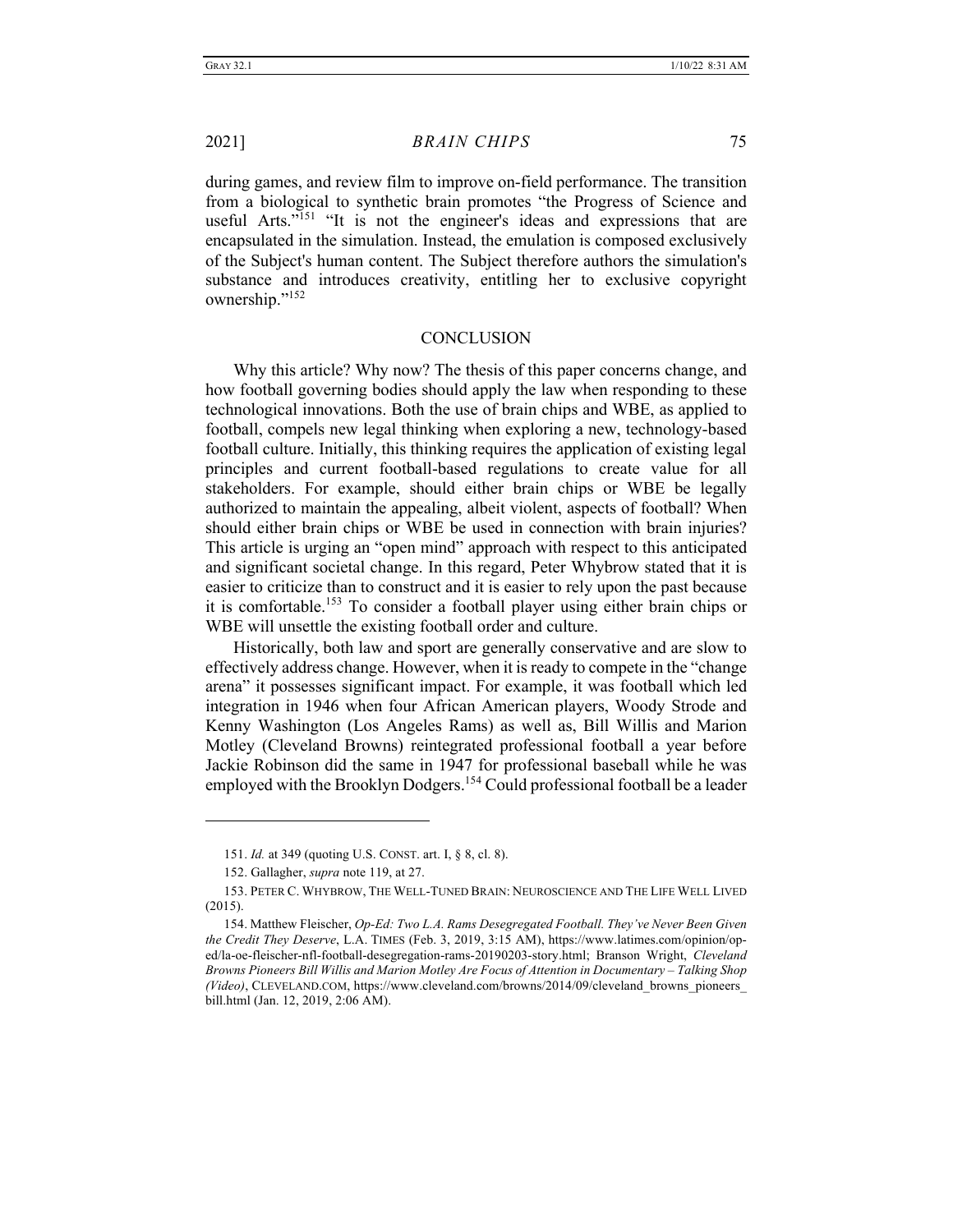again and "integrate" its competition by admitting brain chip and WBE players in 2047?

As it pertains to technology's role within American society, it was Neil Postman who pointed out that "it is inescapable that every culture must negotiate with technology, whether it does so intelligently or not. A bargain is struck in which technology giveth and technology taketh away. The wise know this well, and are rarely impressed by dramatic technological changes, and never overjoyed."155 In this regard, football, as currently understood, should not surrender to technology or be seduced by the beauty of either brain chips or WBE. Instead, the law and football governing authorities should lead the technology, instead of the technology leading football players.

For example, Michio Kaku has opined that with the use of brain chips, and in particular, WBE, consciousness will occur outside of the biological body, and that WBE can create human immortality.156 As it pertains to football, does football's stakeholders desire to have their heroes of one generation compete with others from different eras in order to determine the "Greatest Player of All Time?" Is it desirable to have players engage in never ending careers? As Postman has cautioned, "our task is to understand what that design is—that is to say, when we admit a new technology to the culture, we must do so with our eyes wide open."<sup>157</sup>

Perhaps, one way to apply laws, rules, and regulations which impact football-based brain chip technology and WBE is to use of "Appreciative Inquiry."<sup>158</sup> This process highlights the following skills and attributes:

> (1) Discover the "best of what is"— which current football processes can work effectively with either brain chips or WBE in order to preserve the tough, physical contact which is an enduring ethos of football?

> (2) Dream "what might be" — how can brain chips and WBE, on an ongoing basis, either reduce, or eliminate, football player concussions, dementia, CTE or suicide?

> (3) Design "what should be"— plan how brain chips can be used to improve football player competition techniques in order to prevent brain injuries from initially occurring.

<sup>155.</sup> NEIL POSTMAN, TECHNOPOLY: THE SURRENDER OF CULTURE TO TECHNOLOGY 9 (1993).

<sup>156.</sup> MICHIO KAKU, THE FUTURE OF THE MIND: THE SCIENTIFIC QUEST TO UNDERSTAND, ENHANCE AND EMPOWER THE MIND (2014).

<sup>157.</sup> POSTMAN, *supra* note 155, at 11.

<sup>158.</sup> *See* Theodore Kinni, *The Art of Appreciative Inquiry,* HARV. BUS. SCH. (Sept. 22, 2003), http://hbswk.hbs.edu/archive/3684.html.